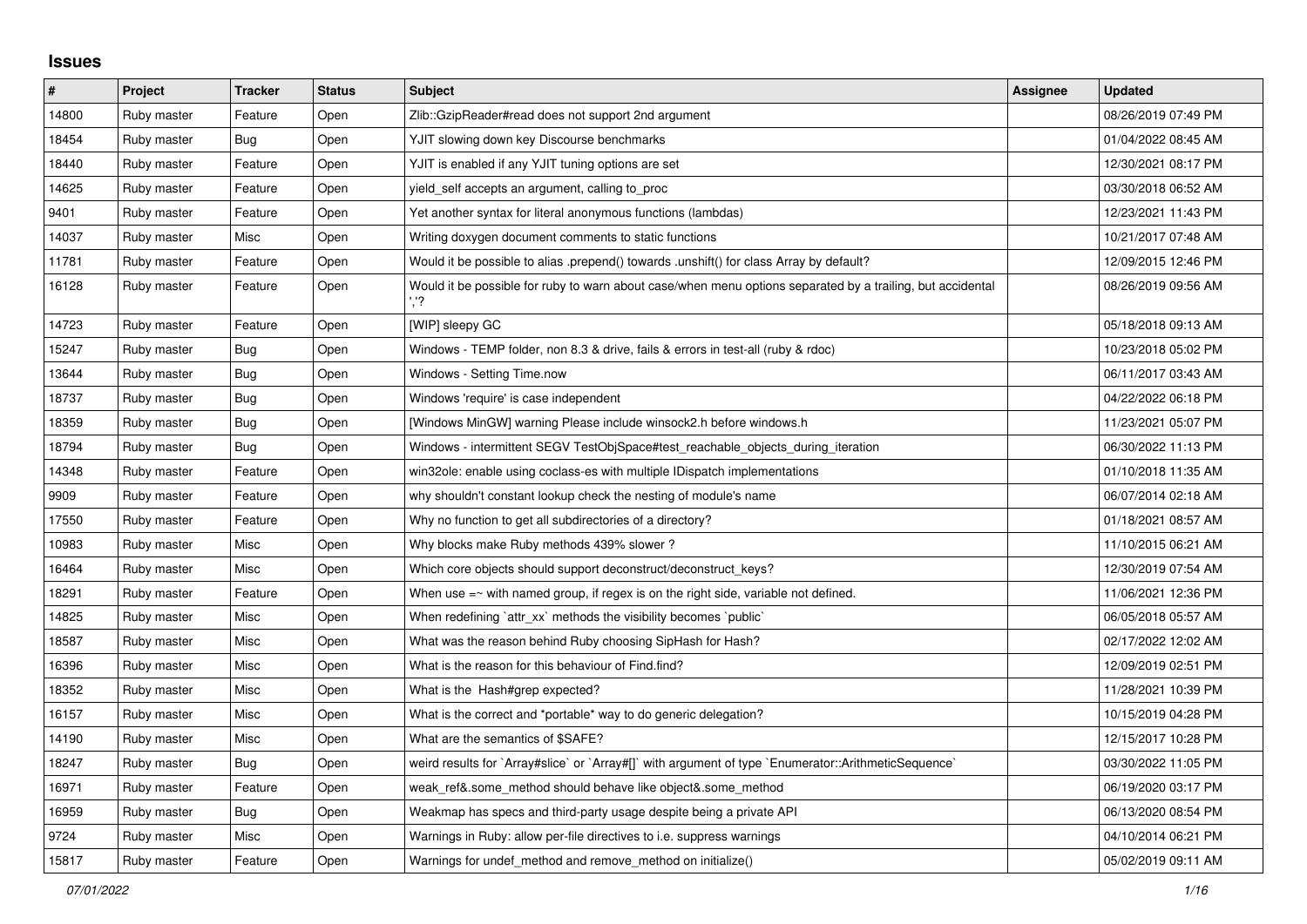| $\vert$ # | Project     | <b>Tracker</b> | <b>Status</b> | <b>Subject</b>                                                                                 | <b>Assignee</b> | <b>Updated</b>      |
|-----------|-------------|----------------|---------------|------------------------------------------------------------------------------------------------|-----------------|---------------------|
| 16755     | Ruby master | Feature        | Open          | warning: `if' at the end of line without an expression                                         |                 | 04/03/2020 11:28 PM |
| 10728     | Ruby master | Feature        | Open          | Warning for Fixnum#size to use RbConfig::SIZEOF['long']                                        |                 | 01/11/2015 04:23 PM |
| 9613      | Ruby master | Feature        | Open          | Warn about unsafe ossl ciphers                                                                 |                 | 09/13/2015 03:27 AM |
| 16507     | Ruby master | Misc           | Open          | $=$ vs include? or match?                                                                      |                 | 01/12/2020 11:27 PM |
| 12589     | Ruby master | Feature        | Open          | VM performance improvement proposal                                                            |                 | 02/20/2018 05:00 AM |
| 8404      | Ruby master | Feature        | Open          | virtual, hooked or read only global variabels for ruby only code too                           |                 | 05/14/2013 09:19 PM |
| 14602     | Ruby master | Feature        | Open          | Version of dig that raises error if a key is not present                                       |                 | 05/25/2022 12:02 PM |
| 18376     | Ruby master | Feature        | Open          | Version comparison API                                                                         |                 | 12/30/2021 10:33 AM |
| 12114     | Ruby master | Feature        | Open          | \$VERBOSE = true is being ignored                                                              |                 | 02/26/2016 02:00 PM |
| 18795     | Ruby master | Bug            | Open          | Verbose GC debug output with -DRGENGC_DEBUG=5 causes a crash                                   |                 | 06/08/2022 08:24 AM |
| 9174      | Ruby master | Feature        | Open          | value receiving block for Hash#has_key?                                                        |                 | 11/29/2013 06:33 AM |
| 14079     | Ruby master | Feature        | Open          | Validate argument list without calling method                                                  |                 | 11/07/2017 03:20 AM |
| 12086     | Ruby master | Feature        | Open          | using: option for instance_eval etc.                                                           |                 | 12/29/2019 07:46 PM |
| 12435     | Ruby master | Feature        | Open          | Using connect_nonblock to open TCP connections in Net::HTTP#connect                            |                 | 06/06/2016 12:42 AM |
| 10371     | Ruby master | Feature        | Open          | Use Thread#handle_interrupt in MonitorMixin                                                    |                 | 12/23/2021 11:43 PM |
| 16684     | Ruby master | Feature        | Open          | Use the word "to" instead of "from" in backtrace                                               |                 | 04/10/2020 07:58 AM |
| 12928     | Ruby master | Feature        | Open          | Use socket conect_timeout in net stdlib for open_timeout                                       |                 | 12/02/2019 09:20 PM |
| 18369     | Ruby master | Feature        | Open          | users.detect(:name, "Dorian") as shorthand for users.detect { $ user $ user.name == "Dorian" } |                 | 12/03/2021 02:23 PM |
| 10755     | Ruby master | Feature        | Open          | Use rb_define_alias instead of rb_define_method for rb_cHash                                   |                 | 07/27/2021 11:09 AM |
| 18740     | Ruby master | Bug            | Open          | Use of rightward assignment changes line number needed for line-targeted TracePoint            |                 | 04/27/2022 09:56 AM |
| 14718     | Ruby master | Feature        | Open          | Use jemalloc by default?                                                                       |                 | 03/25/2020 06:38 PM |
| 13881     | Ruby master | Feature        | Open          | Use getcontext/setcontext on OS X                                                              |                 | 09/08/2017 09:13 AM |
| 10251     | Ruby master | Feature        | Open          | URI: Support wildcards (globbing) in no_proxy                                                  |                 | 12/16/2015 05:22 AM |
| 14411     | Ruby master | Feature        | Open          | URI#secure?                                                                                    |                 | 02/11/2018 03:44 PM |
| 17309     | Ruby master | Misc           | Open          | URI escape being deprecated, yet there is no replacement                                       |                 | 11/11/2020 12:52 AM |
| 11690     | Ruby master | Feature        | Open          | Update Hash during multiple assignment                                                         |                 | 12/10/2015 12:26 PM |
| 17562     | Ruby master | Feature        | Open          | Update - E option in -- help                                                                   |                 | 01/19/2021 05:38 PM |
| 15413     | Ruby master | Feature        | Open          | unmarkable C stack (3rd stack)                                                                 |                 | 12/15/2018 01:13 AM |
| 11625     | Ruby master | Feature        | Assigned      | Unlock GVL for SHA1 calculations                                                               |                 | 09/25/2018 11:26 AM |
| 18286     | Ruby master | Bug            | Open          | Universal arm64/x86_84 binary built on an x86_64 machine segfaults/is killed on arm64          |                 | 05/26/2022 09:45 PM |
| 15781     | Ruby master | Feature        | Open          | Unify Method List Introspection?                                                               |                 | 04/21/2019 11:16 PM |
| 17825     | Ruby master | Feature        | Open          | Uniformize Float::INFINITY and Date::infinity.new                                              |                 | 05/04/2021 01:43 AM |
| 18510     | Ruby master | <b>Bug</b>     | Open          | Unexpected waiting for console when starting ruby on windows                                   |                 | 01/23/2022 02:53 PM |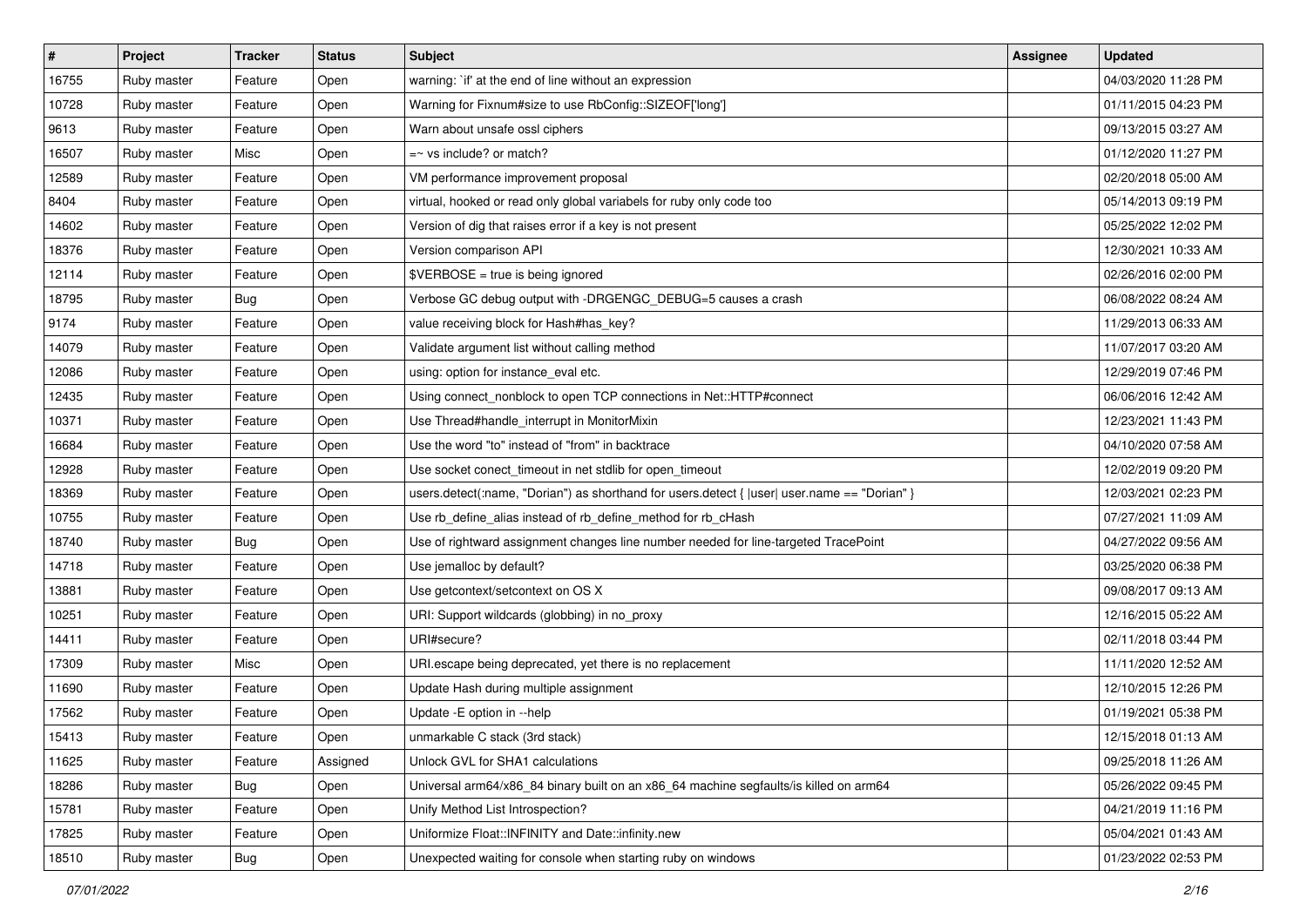| #     | Project     | <b>Tracker</b> | <b>Status</b> | <b>Subject</b>                                                                   | <b>Assignee</b> | <b>Updated</b>      |
|-------|-------------|----------------|---------------|----------------------------------------------------------------------------------|-----------------|---------------------|
| 18013 | Ruby master | Bug            | Open          | Unexpected results when mxiing negated character classes and case-folding        |                 | 06/29/2021 12:05 PM |
| 18798 | Ruby master | Feature        | Open          | UnboundMethod#==`with inherited classes                                          |                 | 05/25/2022 12:32 AM |
| 10879 | Ruby master | Feature        | Open          | UnboundMethod#to_proc                                                            |                 | 02/21/2015 07:56 PM |
| 14582 | Ruby master | Bug            | Open          | Unable to use `method_entry` and `method_return` tracing probes since 2.5        |                 | 06/18/2021 06:08 PM |
| 17950 | Ruby master | Feature        | Open          | Unable to pattern-match against a String key                                     |                 | 06/15/2021 11:42 AM |
| 12625 | Ruby master | Feature        | Open          | TypeError.assert, ArgumentError.assert                                           |                 | 08/10/2016 04:36 AM |
| 16471 | Ruby master | Feature        | Open          | Two feature requests for WeakRef: get original object, callback feature          |                 | 01/02/2020 03:44 PM |
| 17566 | Ruby master | Feature        | Open          | Tune thread QoS / efficiency on macOS                                            |                 | 01/29/2021 09:16 AM |
| 13763 | Ruby master | Feature        | Open          | Trigger "unused variable warning" for unused variables in parameter lists        |                 | 11/28/2017 04:49 AM |
| 18444 | Ruby master | <b>Bug</b>     | Open          | Trapped TSTP causes a locking deadlock in 3.0.3 onward                           |                 | 05/26/2022 10:29 PM |
| 12911 | Ruby master | Misc           | Assigned      | Translate docs                                                                   |                 | 11/24/2021 04:52 AM |
| 10237 | Ruby master | Feature        | Open          | Transform all elements of one Encoding into another Encoding for Array and Hash  |                 | 01/05/2018 09:01 PM |
| 8272  | Ruby master | Feature        | Open          | Transfer feature tracking to CommonRuby                                          |                 | 12/23/2021 11:40 PM |
| 15031 | Ruby master | Feature        | Open          | T_RANGE for testing whether object is a Range                                    |                 | 08/27/2018 11:45 AM |
| 15568 | Ruby master | Misc           | Open          | TracePoint(:raise)#parameters raises RuntimeError                                |                 | 01/27/2019 12:02 AM |
| 10589 | Ruby master | Feature        | Open          | [TracePoint API] Make THREAD_{BEGIN, END} events return some context information |                 | 12/11/2014 04:27 PM |
| 18269 | Ruby master | <b>Bug</b>     | Open          | trace_opt_not and trace_opt_regexpmatch2 insns are indistinguishable             |                 | 11/12/2021 07:44 AM |
| 16673 | Ruby master | Feature        | Open          | total timeout for Net::HTTP                                                      |                 | 03/07/2020 06:25 AM |
| 18840 | Ruby master | Misc           | Open          | Top-level #using and other methods docs                                          |                 | 06/18/2022 07:12 PM |
| 18132 | Ruby master | Bug            | Open          | TODO: fix ccan/list thread safety                                                |                 | 01/02/2022 08:22 AM |
| 10519 | Ruby master | Feature        | Open          | <b>TLS Renegotiation</b>                                                         |                 | 09/13/2015 03:29 AM |
| 16637 | Ruby master | Feature        | Open          | Time#to_s and Date#to_s accept strftime format string                            |                 | 02/17/2020 09:46 PM |
| 12173 | Ruby master | Feature        | Open          | Time#till_now`                                                                   |                 | 03/16/2016 10:19 AM |
| 18144 | Ruby master | Bug            | Open          | Timeout not working while regular expression match is running                    |                 | 09/02/2021 07:08 AM |
| 18033 | Ruby master | Feature        | Open          | Time.new to parse a string                                                       |                 | 12/07/2021 02:15 PM |
| 10949 | Ruby master | Feature        | Open          | Time is WB unprotected                                                           |                 | 07/23/2015 05:55 PM |
| 15438 | Ruby master | <b>Bug</b>     | Open          | Threads can't switch faster than TIME_QUANTUM_(NSEC USEC MSEC)                   |                 | 03/25/2019 08:53 PM |
| 14735 | Ruby master | Misc           | Open          | thread-safe operations in a hash could be documented                             |                 | 05/04/2018 01:09 PM |
| 12689 | Ruby master | Bug            | Open          | Thread isolation of $$~$ and \$                                                  |                 | 04/01/2021 08:51 PM |
| 10658 | Ruby master | Feature        | Open          | ThreadGroup local variables                                                      |                 | 01/28/2016 07:20 AM |
| 8185  | Ruby master | <b>Bug</b>     | Open          | Thread/fork issue                                                                |                 | 12/30/2019 03:00 AM |
| 18797 | Ruby master | Bug            | Open          | Third argument to Regexp.new is a bit broken                                     |                 | 05/23/2022 10:11 AM |
| 13557 | Ruby master | Feature        | Open          | there's no way to pass backtrace locations as a massaged backtrace               |                 | 06/24/2019 08:21 PM |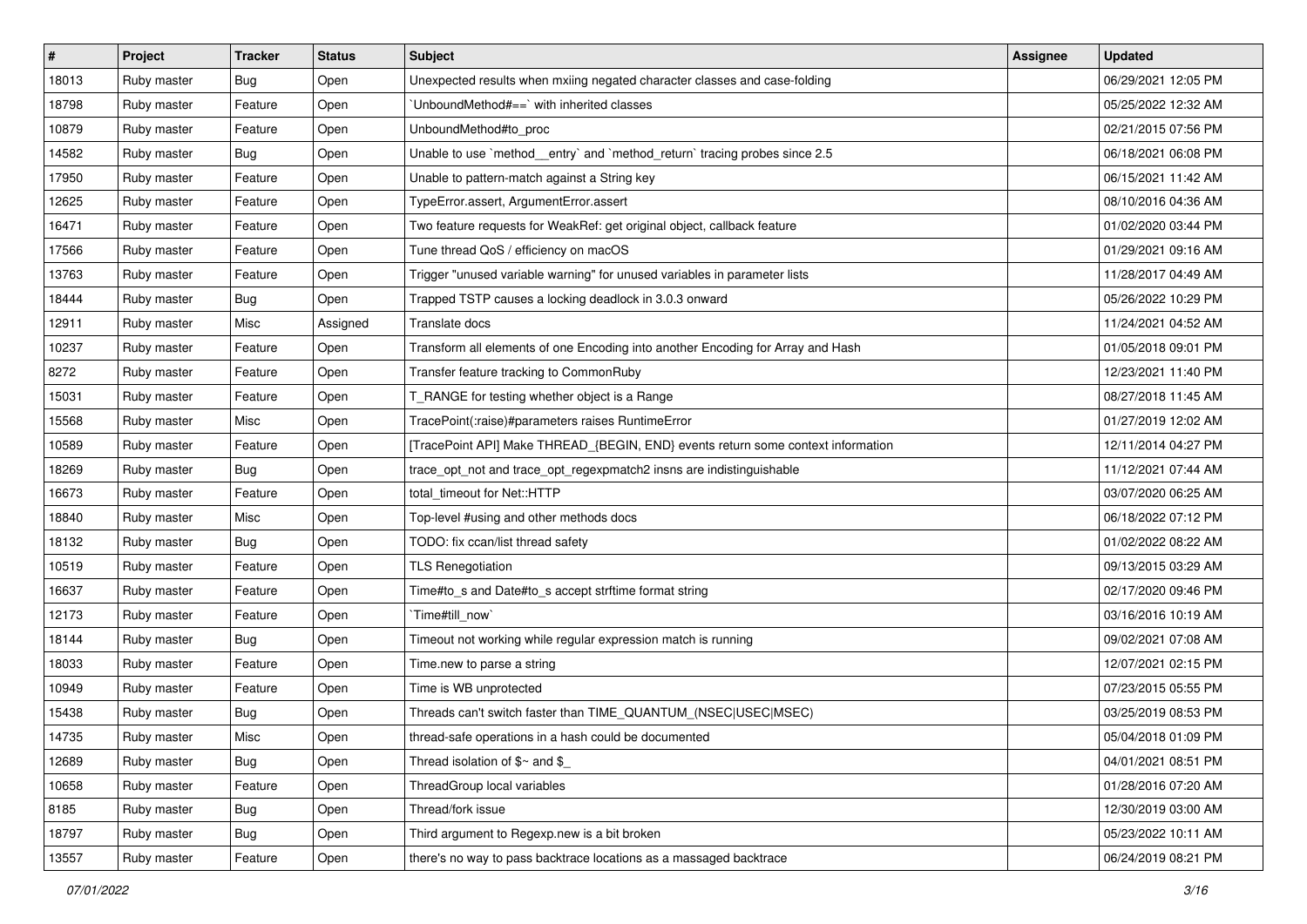| $\vert$ # | Project     | <b>Tracker</b> | <b>Status</b> | Subject                                                                                                                                               | Assignee | <b>Updated</b>      |
|-----------|-------------|----------------|---------------|-------------------------------------------------------------------------------------------------------------------------------------------------------|----------|---------------------|
| 10175     | Ruby master | Feature        | Open          | There's no reason to prefer Proc.new over Kernel#proc anymore                                                                                         |          | 11/10/2014 11:07 PM |
| 13787     | Ruby master | Misc           | Open          | The path to Ruby 3.x - would it be useful to have a separate thread here at the tracker, for discussions and<br>issues and ideas related to ruby 3.x? |          | 08/08/2017 08:29 AM |
| 18763     | Ruby master | Bug            | Open          | The configure option "--with-openssl-dir" has lower precedence than pkg-config                                                                        |          | 05/11/2022 11:39 AM |
| 16920     | Ruby master | Bug            | Open          | TestThread#test_signal_at_join fails on aarch64                                                                                                       |          | 12/07/2021 02:17 PM |
| 14761     | Ruby master | <b>Bug</b>     | Open          | TestThread#test_join_limits hangs up on Solaris 10 with gcc                                                                                           |          | 05/16/2018 05:23 AM |
| 16493     | Ruby master | <b>Bug</b>     | Open          | TestThreadQueue#test_thr_kill is flaky on AArch64                                                                                                     |          | 01/09/2020 09:39 AM |
| 16265     | Ruby master | Bug            | Open          | Test (spec) failure using current MSYS2 tools, related to -fstack-protector and possibly<br>D FORTIFY SOURCE=2                                        |          | 12/03/2019 03:09 PM |
| 18073     | Ruby master | Bug            | Open          | test/ruby/test_jit.rb: "error: invalid use of '__builtin_va_arg_pack ()" on Ruby 2.7.4 on gcc 4.8.5                                                   |          | 12/03/2021 03:04 PM |
| 18393     | Ruby master | <b>Bug</b>     | Open          | TestReadline#test_interrupt_in_other_thread fails on armv7hl                                                                                          |          | 12/07/2021 02:03 PM |
| 4173      | Ruby master | Bug            | Open          | TestProcess#test_wait_and_sigchild DDDDDDDD                                                                                                           |          | 03/15/2018 08:29 AM |
| 12500     | Ruby master | <b>Bug</b>     | Open          | TestProcess#test_aspawn_too_long_path fails on mips with "argument too big"                                                                           |          | 12/29/2019 10:38 AM |
| 17999     | Ruby master | <b>Bug</b>     | Open          | TestMethod#test_zsuper intermittent timeout error on raspbian10-aarch64 CI                                                                            |          | 06/18/2021 01:33 AM |
| 17591     | Ruby master | Misc           | Open          | Test frameworks and REPLs do not show deprecation warnings by default                                                                                 |          | 02/17/2021 09:06 AM |
| 14064     | Ruby master | Bug            | Open          | test-all with and without -j - incorrect assertions and missing test methods                                                                          |          | 11/03/2017 10:54 PM |
| 14601     | Ruby master | Feature        | Open          | test-all & ruby/test_m17n_comb.rb - fixup                                                                                                             |          | 08/26/2019 07:30 PM |
| 18380     | Ruby master | Bug            | Open          | TestAddressResolve#test_socket_getnameinfo_domain_blocking test failures                                                                              |          | 12/21/2021 04:22 PM |
| 8896      | Ruby master | Feature        | Open          | #tap with missing block                                                                                                                               |          | 12/23/2021 11:43 PM |
| 18136     | Ruby master | Feature        | Open          | take while after                                                                                                                                      |          | 01/28/2022 06:23 AM |
| 17680     | Ruby master | Bug            | Open          | tab completion no longer works on irb3.0                                                                                                              |          | 03/13/2021 08:06 AM |
| 14681     | Ruby master | Bug            | Open          | syswrite': stream closed in another thread (IOError)                                                                                                  |          | 04/22/2018 12:12 AM |
| 11428     | Ruby master | Feature        | Open          | system/exec/etc. should to_s their argument to restore Pathname functionality as it was in 1.8                                                        |          | 11/06/2016 02:17 AM |
| 11939     | Ruby master | Feature        | Open          | Syntax sugar to apply a method replace a variable                                                                                                     |          | 01/04/2016 09:49 AM |
| 17290     | Ruby master | Feature        | Open          | Syntax sugar for boolean keyword argument                                                                                                             |          | 10/29/2020 04:51 AM |
| 9686      | Ruby master | Feature        | Open          | Syntax for symbols used in hashes                                                                                                                     |          | 12/23/2021 11:43 PM |
| 8848      | Ruby master | Feature        | Open          | Syntax for binary strings                                                                                                                             |          | 12/23/2021 11:43 PM |
| 18080     | Ruby master | Bug            | Open          | Syntax error on one-line pattern matching                                                                                                             |          | 08/18/2021 12:38 AM |
| 13645     | Ruby master | Feature        | Open          | Syntactic sugar for indexing when using the safe navigation operator                                                                                  |          | 04/16/2019 03:00 PM |
| 12129     | Ruby master | Feature        | Open          | syntactic sugar for dynamic method dispatch `object_expression:method_name_expression(1, 2)`                                                          |          | 03/14/2016 01:35 AM |
| 8961      | Ruby master | Feature        | Open          | Synchronizable module to easily wrap methods in a mutex                                                                                               |          | 12/23/2021 11:43 PM |
| 18826     | Ruby master | Bug            | Open          | Symbol#to_proc inconsistent, sometimes calls private methods                                                                                          |          | 06/16/2022 07:27 AM |
| 16102     | Ruby master | Feature        | Open          | Symbol#call`                                                                                                                                          |          | 09/12/2019 09:25 AM |
| 14393     | Ruby master | Feature        | Open          | Support sending file descriptors (on local machine) via DRb UNIX                                                                                      |          | 01/24/2018 08:58 PM |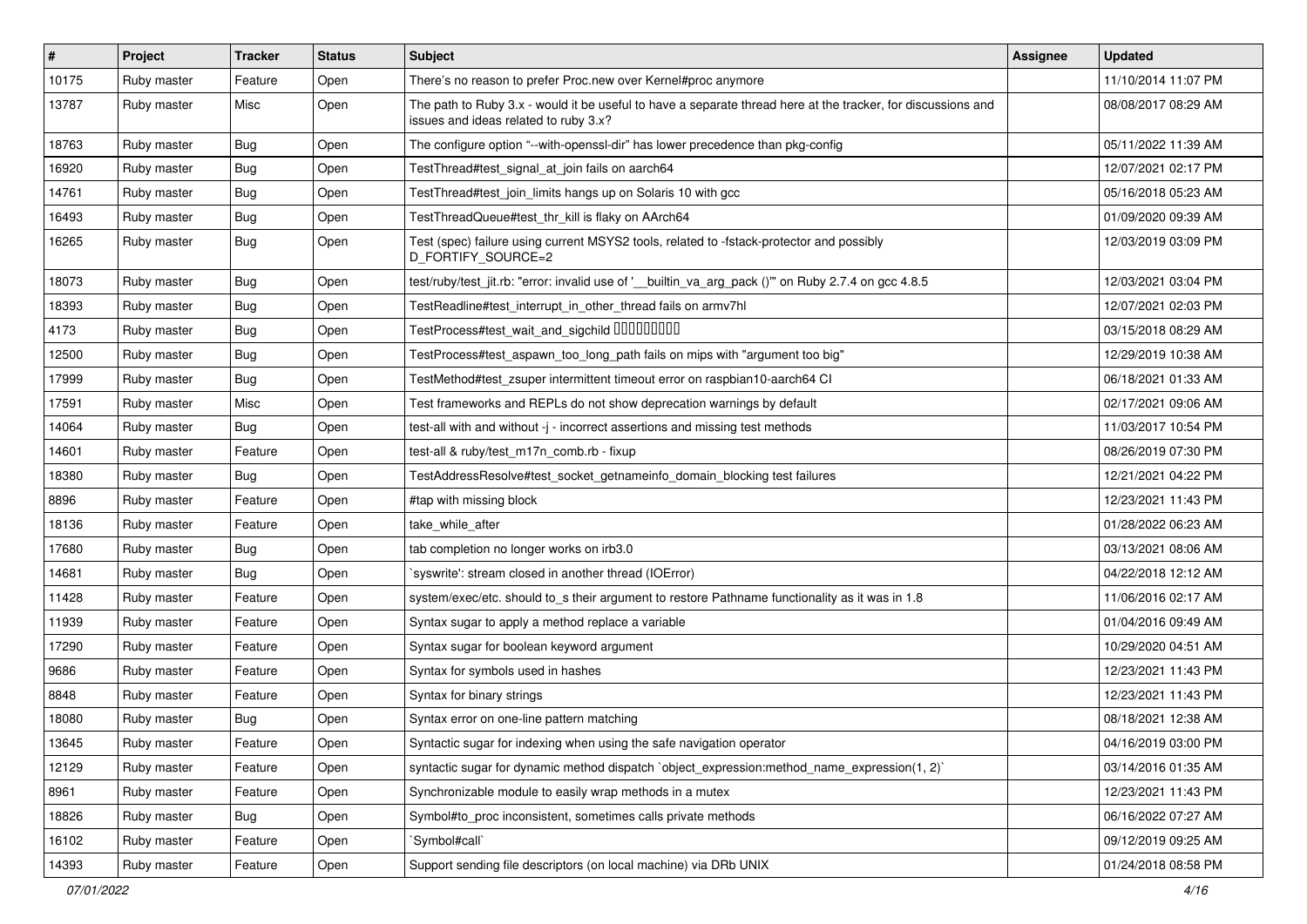| $\vert$ # | Project     | <b>Tracker</b> | <b>Status</b> | Subject                                                                                                            | <b>Assignee</b> | <b>Updated</b>      |
|-----------|-------------|----------------|---------------|--------------------------------------------------------------------------------------------------------------------|-----------------|---------------------|
| 18259     | Ruby master | Feature        | Open          | Support quarter spec %q in Time#strftime                                                                           |                 | 10/21/2021 12:15 PM |
| 17047     | Ruby master | Feature        | Open          | Support parameters for MAIL FROM and RCPT TO                                                                       |                 | 12/06/2021 08:16 PM |
| 11665     | Ruby master | Feature        | Open          | Support nested functions for better code organization                                                              |                 | 11/16/2016 03:06 PM |
| 10602     | Ruby master | Feature        | Open          | Support multithreaded profiling                                                                                    |                 | 07/09/2019 01:24 AM |
| 17151     | Ruby master | Feature        | Open          | Support multiple builtin ruby code for implimatation in Ruby & C                                                   |                 | 09/05/2020 01:41 AM |
| 17844     | Ruby master | Feature        | Open          | Support list of methods to test with respond_to?                                                                   |                 | 05/06/2021 07:00 PM |
| 14550     | Ruby master | Feature        | Open          | Support keyword arguments with Date#step                                                                           |                 | 02/26/2018 03:58 AM |
| 12858     | Ruby master | Feature        | Open          | Supporting batch-requiring of files in ruby                                                                        |                 | 10/23/2016 08:05 AM |
| 7708      | Ruby master | Feature        | Open          | support for patches list                                                                                           |                 | 12/25/2017 06:15 PM |
| 9830      | Ruby master | Feature        | Assigned      | Support for GOST private/public keys                                                                               |                 | 09/13/2015 03:10 AM |
| 11539     | Ruby master | Feature        | Open          | Support explicit declaration of volatile instance variables                                                        |                 | 01/26/2021 03:30 PM |
| 9445      | Ruby master | Feature        | Open          | Support emitting 1.9 Symbol keyword Hash syntax when pretty printing Hashes                                        |                 | 01/24/2014 06:01 AM |
| 15024     | Ruby master | Feature        | Open          | Support block in Array#join                                                                                        |                 | 08/25/2018 05:05 AM |
| 17616     | Ruby master | Feature        | Open          | Support backtracing on Linux with non-GNU-libc + libunwind                                                         |                 | 02/09/2021 01:12 PM |
| 14164     | Ruby master | Feature        | Open          | [Suggestion] Type system for ruby 3x to be usable for e. g. rubocop or autogenerating crystal code and so<br>forth |                 | 08/12/2019 08:15 AM |
| 17627     | Ruby master | Feature        | Open          | Suggestion: Implement `freeze_values` instance method on collection-like classes.                                  |                 | 02/16/2021 07:58 PM |
| 16638     | Ruby master | Feature        | Open          | Structured Data for Syslog                                                                                         |                 | 02/17/2020 07:06 PM |
| 10585     | Ruby master | Feature        | Open          | struct: speedup struct.attr = $v$ for first 10 attributes and struct[:attr] for big structs                        |                 | 06/30/2015 08:18 PM |
| 12416     | Ruby master | Feature        | Open          | struct rb_id_table lacks mark function                                                                             |                 | 09/22/2020 07:43 PM |
| 12380     | Ruby master | Feature        | Open          | Struct` as a subclass of `Class`                                                                                   |                 | 05/14/2016 08:28 AM |
| 7845      | Ruby master | Feature        | Open          | Strip doesn't handle unicode space characters in ruby 1.9.2 & 1.9.3 (does in 1.9.1)                                |                 | 12/23/2021 11:43 PM |
| 16927     | Ruby master | Bug            | Open          | String#tr won't return the expected result for some sign with diacritics                                           |                 | 06/01/2020 05:24 AM |
| 10331     | Ruby master | Feature        | Open          | String#to_r to recognize negative denominators                                                                     |                 | 10/06/2014 02:44 PM |
| 10152     | Ruby master | Feature        | Open          | String#strip doesn't remove non-breaking space                                                                     |                 | 04/12/2015 07:36 PM |
| 16666     | Ruby master | Feature        | Open          | 'string' - 'str' as a shortcut for 'string'.gsub('str', ")?                                                        |                 | 03/01/2020 08:38 PM |
| 17771     | Ruby master | Feature        | Open          | String#start_with? should not construct MatchData or set \$~                                                       |                 | 04/02/2021 02:49 PM |
| 15562     | Ruby master | Feature        | Open          | String#split` option to suppress the initial empty substring                                                       |                 | 01/28/2019 03:32 AM |
| 18597     | Ruby master | Feature        | Open          | Strings need a named method like `dup` that doesn't duplicate if receiver is mutable                               |                 | 02/26/2022 11:56 PM |
| 15151     | Ruby master | Feature        | Open          | String#slice!(0,) creates a duplicate of original string                                                           |                 | 06/20/2019 03:37 PM |
| 9116      | Ruby master | Feature        | Open          | String#rsplit missing                                                                                              |                 | 04/27/2017 10:00 AM |
| 9807      | Ruby master | Feature        | Open          | String.new with block                                                                                              |                 | 05/07/2014 05:54 AM |
| 16790     | Ruby master | Feature        | Open          | string format and refinements                                                                                      |                 | 04/16/2020 03:06 AM |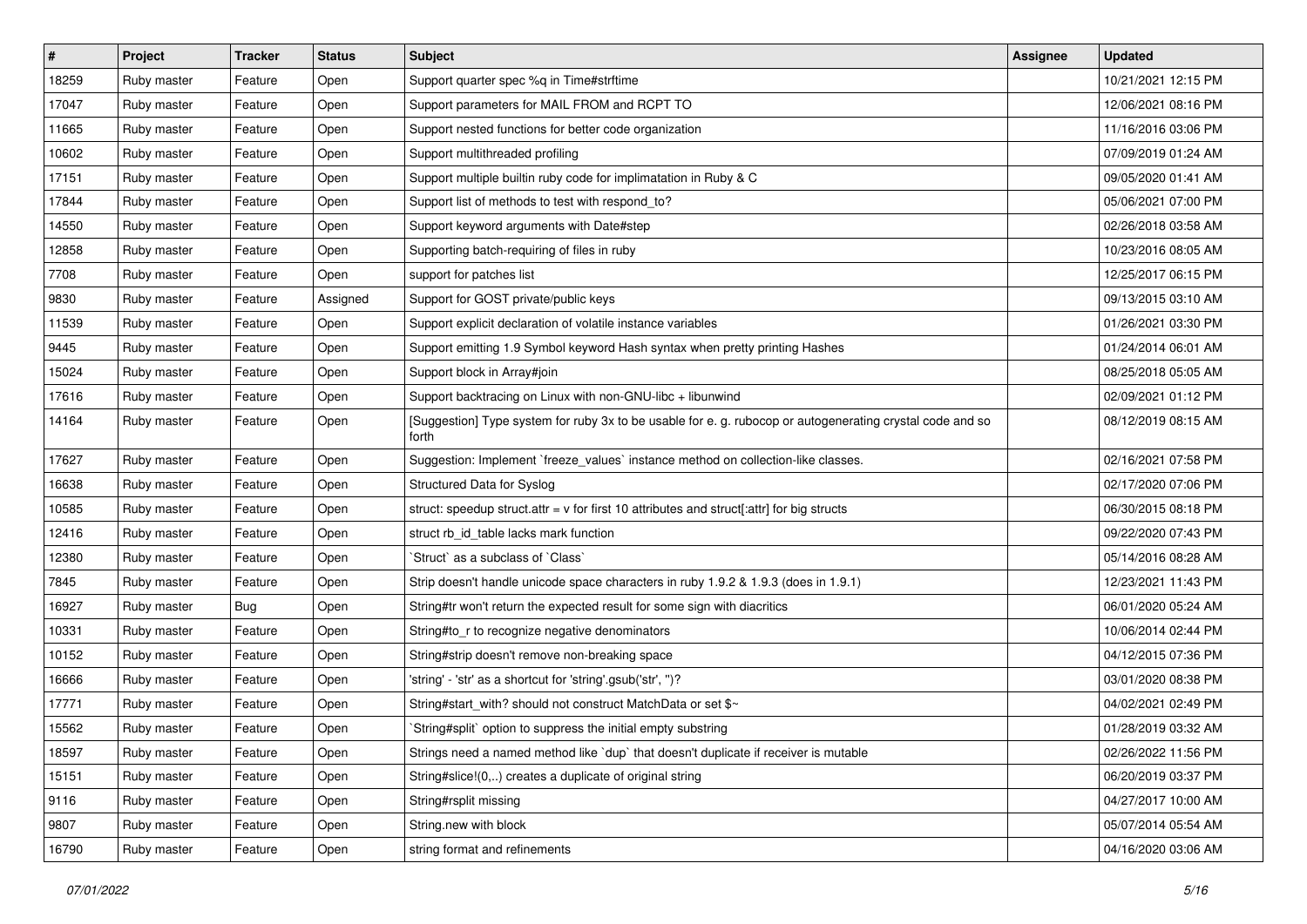| $\vert$ # | Project     | <b>Tracker</b> | <b>Status</b> | Subject                                                                                                                                               | <b>Assignee</b> | <b>Updated</b>      |
|-----------|-------------|----------------|---------------|-------------------------------------------------------------------------------------------------------------------------------------------------------|-----------------|---------------------|
| 15588     | Ruby master | Feature        | Open          | String#each_chunk and #chunks                                                                                                                         |                 | 12/25/2019 04:28 AM |
| 10783     | Ruby master | Misc           | Open          | String#concat has an "appending" behavior                                                                                                             |                 | 08/08/2018 03:08 AM |
| 14783     | Ruby master | Feature        | Open          | String#chars_at / String#bytes_at                                                                                                                     |                 | 05/24/2018 01:18 PM |
| 17682     | Ruby master | Feature        | Open          | String#casecmp performance improvement                                                                                                                |                 | 03/24/2021 02:29 PM |
| 15899     | Ruby master | Feature        | Open          | String#before and String#after                                                                                                                        |                 | 11/04/2019 08:57 PM |
| 15668     | Ruby master | Feature        | Open          | stdlib: Date - Time should return the difference in days                                                                                              |                 | 03/15/2019 07:09 AM |
| 17148     | Ruby master | Feature        | Open          | stdbuf(1) support                                                                                                                                     |                 | 09/07/2020 04:12 AM |
| 16158     | Ruby master | Bug            | Open          | "st" Character Sequence In Regex Look-Behind Causes Illegal Pattern Error When Combined With POSIX<br>Bracket Expressions And Case Insensitivity Flag |                 | 09/17/2019 09:37 AM |
| 17859     | Ruby master | Feature        | Open          | Start IRB when running just `ruby`                                                                                                                    |                 | 05/14/2021 07:54 AM |
| 8619      | Ruby master | Feature        | Open          | <b>Standard Profiling API</b>                                                                                                                         |                 | 12/23/2021 11:43 PM |
| 16511     | Ruby master | Feature        | Open          | Staged warnings and better compatibility for keyword arguments in 2.7.1                                                                               |                 | 02/25/2020 06:54 PM |
| 6133      | Ruby master | Feature        | Assigned      | SSLSocket <sup>[</sup> shutdown <sup>[11]</sup>                                                                                                       |                 | 09/13/2015 03:22 AM |
| 8688      | Ruby master | Feature        | Open          | #sprintf should accept strings as keys                                                                                                                |                 | 07/26/2013 02:33 AM |
| 17926     | Ruby master | Bug            | Open          | spec/ruby/core/file/atime_spec.rb: a random failing test on Travis ppc64le                                                                            |                 | 06/02/2021 04:35 PM |
| 16451     | Ruby master | Feature        | Open          | Special ternary operator for methods ending in `?`                                                                                                    |                 | 12/26/2019 09:03 PM |
| 18825     | Ruby master | Feature        | Open          | Specialized instruction for "array literal + `.hash`"                                                                                                 |                 | 06/14/2022 05:24 PM |
| 17127     | Ruby master | Feature        | Open          | Some TrueClass methods are faster if implemented in Ruby                                                                                              |                 | 11/05/2020 07:11 AM |
| 15833     | Ruby master | Feature        | Open          | Some refactors for shared-root array                                                                                                                  |                 | 07/29/2019 07:13 AM |
| 18759     | Ruby master | Bug            | Open          | snapshot-ruby_2_7: test failure on macos-12                                                                                                           |                 | 04/28/2022 12:18 AM |
| 17815     | Ruby master | Misc           | Open          | Snapcraft Ruby plugin                                                                                                                                 |                 | 04/20/2021 07:59 PM |
| 11388     | Ruby master | Feature        | Open          | SMTP Service Extension for Delivery Status Notifications                                                                                              |                 | 02/06/2018 11:37 AM |
| 13174     | Ruby master | Feature        | Open          | Smaller id_table on 64bit platform                                                                                                                    |                 | 01/31/2017 02:05 PM |
| 14474     | Ruby master | <b>Bug</b>     | Open          | skip "TestException#test thread signal location" as known bug                                                                                         |                 | 12/10/2018 07:09 AM |
| 11064     | Ruby master | Bug            | Open          | #singleton_methods for objects with special singleton_class returns an empty array                                                                    |                 | 01/31/2022 05:02 AM |
| 13620     | Ruby master | Feature        | Open          | Simplifying MRI's build system: always make install                                                                                                   |                 | 07/08/2018 09:41 AM |
| 14565     | Ruby master | Feature        | Open          | Simpler, one-liner, failsafe require in ruby? [Suggested names: require_failsafe, require_safe, require_try,<br>require_add)                          |                 | 10/09/2019 05:42 AM |
| 14328     | Ruby master | Feature        | Open          | SIMD vectorization                                                                                                                                    |                 | 07/16/2018 05:12 PM |
| 15402     | Ruby master | Misc           | Open          | Shrinking excess retained memory of container types on promotion to uncollectible                                                                     |                 | 12/11/2018 08:43 PM |
| 13668     | Ruby master | Feature        | Open          | Show / log test-all skips in CI here or at http://rubyci.org/?                                                                                        |                 | 06/20/2017 03:30 AM |
| 17743     | Ruby master | Feature        | Open          | Show argument types in backtrace                                                                                                                      |                 | 03/25/2021 06:39 PM |
| 8853      | Ruby master | Feature        | Open          | Should String#sub(pattern) returns an Enumerator?                                                                                                     |                 | 07/13/2019 12:32 AM |
| 8206      | Ruby master | Feature        | Open          | Should Ruby core implement String#blank?                                                                                                              |                 | 04/28/2016 02:05 PM |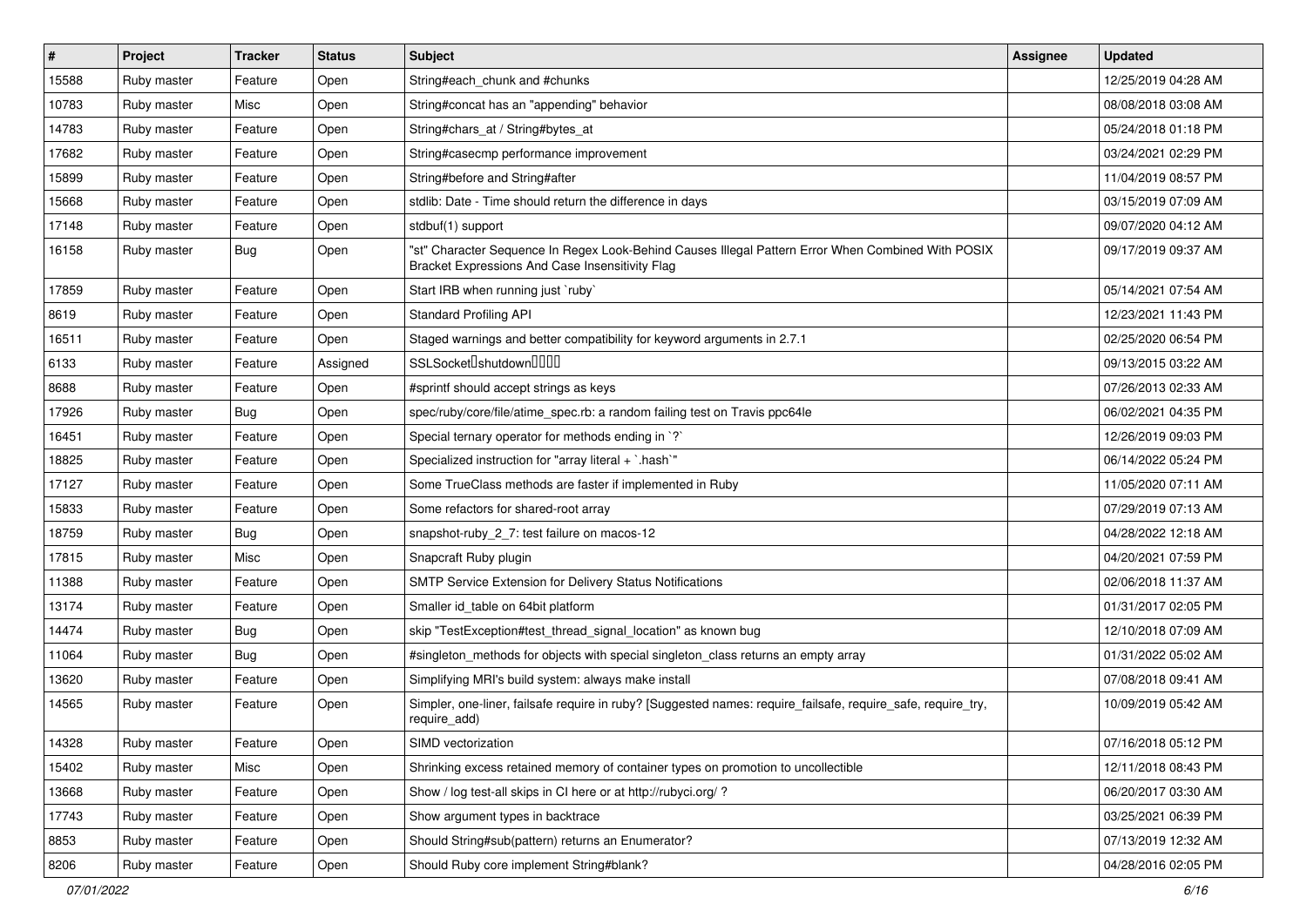| $\vert$ # | Project     | <b>Tracker</b> | <b>Status</b> | <b>Subject</b>                                                                                                                               | <b>Assignee</b> | <b>Updated</b>      |
|-----------|-------------|----------------|---------------|----------------------------------------------------------------------------------------------------------------------------------------------|-----------------|---------------------|
| 11230     | Ruby master | Bug            | Open          | Should rb_struct_s_members() be public API?                                                                                                  |                 | 04/17/2021 05:06 PM |
| 13124     | Ruby master | Feature        | Open          | Should #puts convert to external encoding?                                                                                                   |                 | 12/01/2017 06:45 PM |
| 9049      | Ruby master | Feature        | Open          | Shorthands (a:b, *) for inclusive indexing                                                                                                   |                 | 03/15/2018 12:26 AM |
| 18162     | Ruby master | Feature        | Open          | Shorthand method Proc#isolate to create isolated proc objects                                                                                |                 | 09/13/2021 02:33 AM |
| 16241     | Ruby master | Feature        | Open          | Shorter syntax for anonymous refinements                                                                                                     |                 | 11/20/2020 07:22 PM |
| 16791     | Ruby master | Feature        | Open          | Shortcut for Process::Status.exitstatus                                                                                                      |                 | 05/19/2020 03:16 AM |
| 9953      | Ruby master | Feature        | Open          | set_trace_func values which could be frozen or symbols                                                                                       |                 | 06/19/2014 10:44 PM |
| 16995     | Ruby master | Feature        | Open          | Sets: <=> should be specialized                                                                                                              |                 | 06/26/2020 08:43 PM |
| 16990     | Ruby master | Feature        | Open          | Sets: operators compatibility with Array                                                                                                     |                 | 02/22/2021 11:37 PM |
| 16993     | Ruby master | Feature        | Open          | Sets: from hash keys using Hash#key_set                                                                                                      |                 | 06/27/2020 05:44 AM |
| 16991     | Ruby master | Feature        | Open          | Sets: add Set#join                                                                                                                           |                 | 06/26/2020 08:29 PM |
| 7220      | Ruby master | Feature        | Open          | Separate IO#dup, StringIO#initialize_copy from dup(2)                                                                                        |                 | 12/10/2020 08:47 AM |
| 17471     | Ruby master | Feature        | Open          | send_if method for improved conditional chaining                                                                                             |                 | 12/29/2020 03:23 PM |
| 12141     | Ruby master | Feature        | Open          | send and __send_                                                                                                                             |                 | 03/14/2016 01:32 AM |
| 18736     | Ruby master | Feature        | Open          | self-p for method chain                                                                                                                      |                 | 04/15/2022 11:09 AM |
| 18265     | Ruby master | Feature        | Open          | Self-contained one-binary feature which discuss on ruby kaigi 2021 day 2, I Ruby Committers vs the World<br>/ CRuby Committers <sup>[]</sup> |                 | 10/24/2021 04:11 PM |
| 18186     | Ruby master | Bug            | Open          | SEGV with system command - MinGW?                                                                                                            |                 | 09/22/2021 03:20 PM |
| 14049     | Ruby master | <b>Bug</b>     | Open          | SEGV svn 60401 require_relative                                                                                                              |                 | 10/26/2017 05:25 PM |
| 16288     | Ruby master | Bug            | Open          | Segmentation fault with finalizers, threads                                                                                                  |                 | 12/19/2019 07:46 PM |
| 18412     | Ruby master | <b>Bug</b>     | Open          | Segfault in test_ractor.rb                                                                                                                   |                 | 12/17/2021 04:23 AM |
| 18413     | Ruby master | <b>Bug</b>     | Open          | Segfault in `ripper/lexer.rb`                                                                                                                |                 | 12/17/2021 04:49 PM |
| 17799     | Ruby master | <b>Bug</b>     | Open          | Seg fault in rb_class_clear_method_cache                                                                                                     |                 | 12/09/2021 05:39 AM |
| 16621     | Ruby master | Feature        | Open          | Second block parameter of Pathname#glob to be relative path from self                                                                        |                 | 02/12/2020 11:27 PM |
| 13571     | Ruby master | <b>Bug</b>     | Open          | Script arguments, encoding, windows / MinGW                                                                                                  |                 | 11/12/2017 10:53 PM |
| 16411     | Ruby master | Feature        | Open          | Safer keyword argument extension                                                                                                             |                 | 12/10/2019 02:45 AM |
| 8494      | Ruby master | Feature        | Open          | Safe method for defensive copies. alternative to 'dup'                                                                                       |                 | 06/05/2013 04:26 PM |
| 18842     | Ruby master | <b>Bug</b>     | Open          | Ruby's Resolv library does not handle correctly the `NODATA` case                                                                            |                 | 06/19/2022 05:39 PM |
| 16810     | Ruby master | <b>Bug</b>     | Open          | ruby segfaults on s390x with musl libc                                                                                                       |                 | 03/05/2021 01:38 AM |
| 16905     | Ruby master | Bug            | Open          | Ruby required to build Ruby on Haiku?                                                                                                        |                 | 05/24/2020 08:08 AM |
| 16629     | Ruby master | Misc           | Open          | ruby-loco now built & saved on GitHub, both mingw & mswin builds                                                                             |                 | 02/12/2020 01:53 PM |
| 17741     | Ruby master | Feature        | Open          | Ruby links to `objc` for convenience - this should be moved into a native ext                                                                |                 | 03/23/2021 01:24 AM |
| 18822     | Ruby master | Feature        | Open          | Ruby lack a proper method to percent-encode strings for URIs (RFC 3986)                                                                      |                 | 06/09/2022 02:42 PM |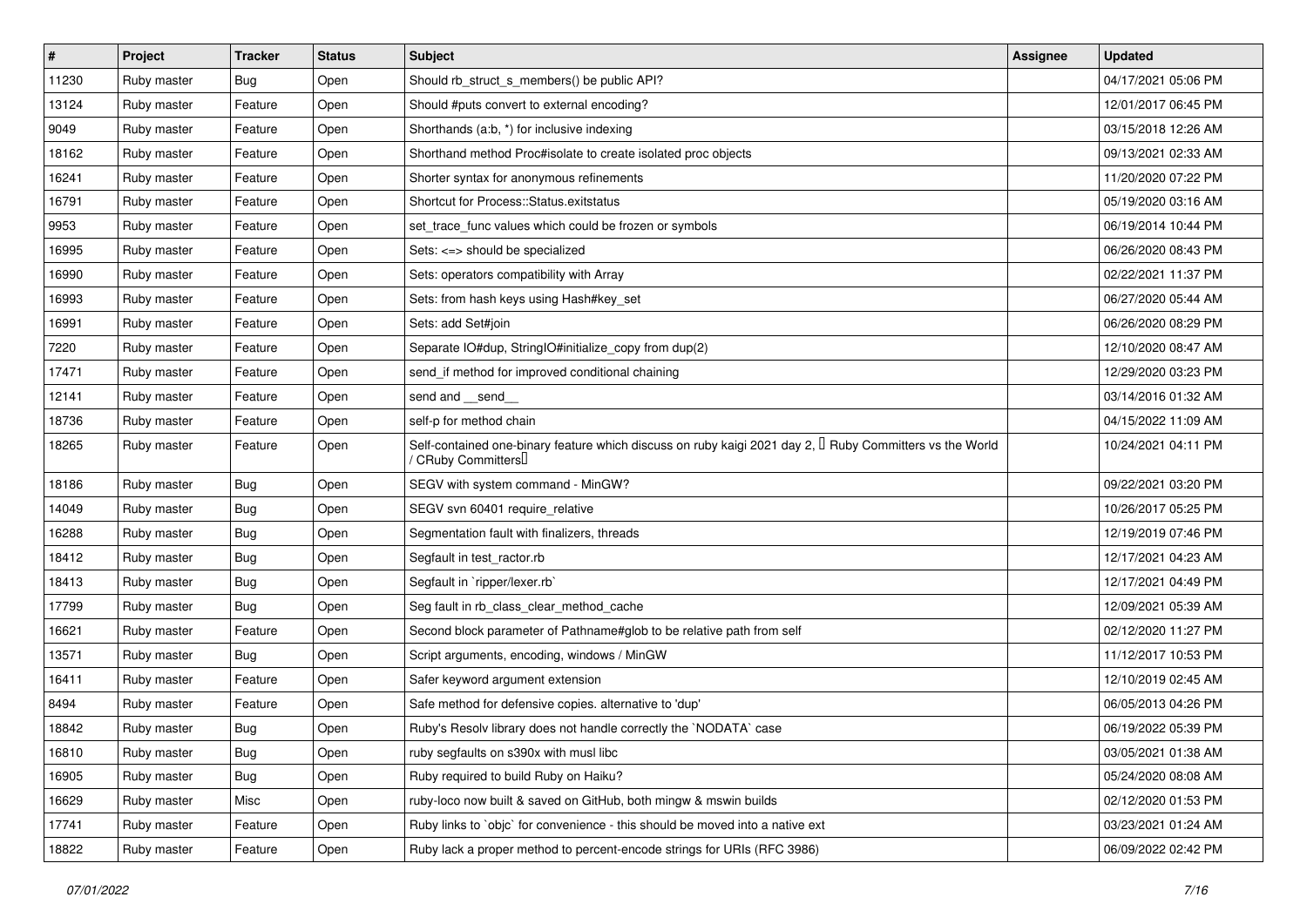| #     | Project     | <b>Tracker</b> | <b>Status</b> | Subject                                                                      | <b>Assignee</b> | <b>Updated</b>      |
|-------|-------------|----------------|---------------|------------------------------------------------------------------------------|-----------------|---------------------|
| 18733 | Ruby master | <b>Bug</b>     | Open          | Ruby GC problems cause performance issue with Ractor                         |                 | 04/15/2022 09:13 AM |
| 18758 | Ruby master | Bug            | Open          | Ruby fails to build on M1 Mac when x86 Homebrew is installed                 |                 | 04/28/2022 03:19 PM |
| 17142 | Ruby master | Bug            | Open          | Ruby fails to build in AIX                                                   |                 | 03/20/2021 07:08 AM |
| 17851 | Ruby master | Feature        | Open          | ruby extension for memoryview                                                |                 | 05/05/2021 03:15 PM |
| 7981  | Ruby master | Feature        | Open          | ruby does not respect --                                                     |                 | 02/28/2013 02:49 PM |
| 16408 | Ruby master | Misc           | Open          | Ruby docs list incorrect method signatures for PTY::getpty/PTY::spawn        |                 | 12/12/2019 05:12 PM |
| 13681 | Ruby master | Feature        | Open          | Ruby digest init fails in FIPS mode when built against OpenSSL ~> 1.0.1      |                 | 07/04/2017 05:17 PM |
| 14276 | Ruby master | Feature        | Open          | Ruby core debugger API                                                       |                 | 01/05/2018 07:54 PM |
| 14422 | Ruby master | <b>Bug</b>     | Open          | Ruby configuration options should not be reused for gem builds               |                 | 03/05/2018 03:32 PM |
| 10436 | Ruby master | Bug            | Open          | ruby -c and ripper inconsistency: m(&nil) {}                                 |                 | 08/27/2019 12:08 AM |
| 14149 | Ruby master | Misc           | Open          | Ruby Birthday Thread - 25th years anniversary                                |                 | 12/02/2017 01:40 AM |
| 13968 | Ruby master | Misc           | Open          | [Ruby 3.x perhaps] - A (minimal?) static variant of ruby                     |                 | 01/14/2018 03:24 PM |
| 18281 | Ruby master | Bug            | Open          | Ruby 3.1.0: gem uninstall -alx fails to uninstall debug                      |                 | 06/16/2022 01:08 AM |
| 17373 | Ruby master | Bug            | Open          | Ruby 3.0 is slower at Discourse bench than Ruby 2.7                          |                 | 01/04/2021 06:47 AM |
| 18457 | Ruby master | <b>Bug</b>     | Open          | ruby 2.7.5 fiddle/types.rb use uint32_t but fiddle/cparser.rb lacks uint32_t |                 | 01/03/2022 01:00 PM |
| 14418 | Ruby master | Bug            | Open          | ruby 2.5 slow regexp execution                                               |                 | 12/29/2019 10:34 AM |
| 14387 | Ruby master | Bug            | Open          | Ruby 2.5 <sup>D</sup> Alpine Linux 000000000000 SystemStackError 00000       |                 | 04/21/2020 03:13 PM |
| 17037 | Ruby master | <b>Bug</b>     | Open          | rounding of Rational#to_f                                                    |                 | 08/26/2020 03:54 AM |
| 8321  | Ruby master | Feature        | Open          | Ripper: I would like coordinates for keywords                                |                 | 05/10/2013 07:01 PM |
| 16794 | Ruby master | Feature        | Open          | Rightward operators                                                          |                 | 09/10/2020 09:34 PM |
| 11500 | Ruby master | Feature        | Open          | [RFC] rename Queue to UnboundedQueue                                         |                 | 07/19/2021 07:48 AM |
| 18494 | Ruby master | Feature        | Open          | [RFC] ENV["RUBY_GC_"]= changes GC parameters dynamically                     |                 | 01/17/2022 11:15 PM |
| 18401 | Ruby master | Feature        | Open          | Rework `require_relative` to add the "current path" on `\$LOAD_PATH`         |                 | 12/09/2021 05:41 PM |
| 11927 | Ruby master | Feature        | Open          | Return value for `Module#include` and `Module#prepend`                       |                 | 09/02/2020 12:40 AM |
| 12006 | Ruby master | Feature        | Open          | return IO object from IO#print, IO#puts, IO#close_read, IO#close_write,      |                 | 01/21/2016 12:42 PM |
| 15093 | Ruby master | Feature        | Open          | Retrive Array elements with infinite ranges specified by Float::INFINITY     |                 | 09/09/2018 02:01 PM |
| 15824 | Ruby master | Feature        | Open          | respond_to pattern for pattern match                                         |                 | 10/06/2019 07:56 AM |
| 9400  | Ruby master | Feature        | Open          | Respect constant lookup when using `raise`                                   |                 | 07/12/2019 03:36 AM |
| 9355  | Ruby master | Feature        | Open          | Re: Rename method_id to method_name in TracePoint class                      |                 | 07/12/2019 03:45 AM |
| 16246 | Ruby master | Feature        | Open          | require with an optional block that is evaluated when requiring fails        |                 | 10/09/2019 11:16 AM |
| 10320 | Ruby master | Feature        | Open          | require into module                                                          |                 | 06/10/2021 08:15 AM |
| 15993 | Ruby master | <b>Bug</b>     | Open          | 'require' doesn't work if there are Cyrillic chars in the path to Ruby dir   |                 | 07/09/2021 04:08 PM |
| 18608 | Ruby master | <b>Bug</b>     | Open          | require': cannot load such file -- ripper (LoadError) after `make distclean` |                 | 05/27/2022 04:10 AM |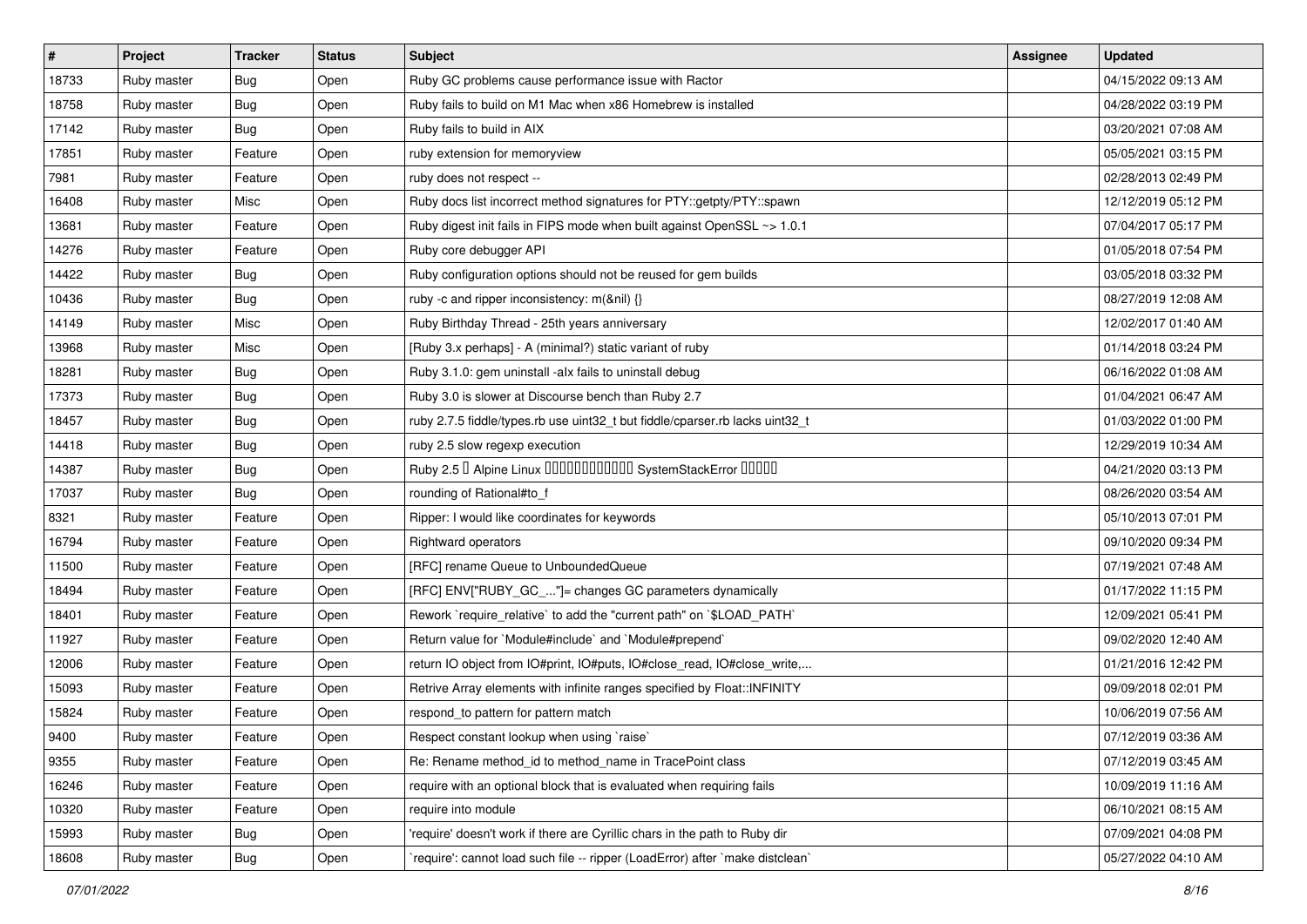| $\vert$ # | Project     | <b>Tracker</b> | <b>Status</b> | <b>Subject</b>                                                                                                        | <b>Assignee</b> | <b>Updated</b>      |
|-----------|-------------|----------------|---------------|-----------------------------------------------------------------------------------------------------------------------|-----------------|---------------------|
| 16895     | Ruby master | Misc           | Open          | Request for cooperation: Try your applications/libraries with master branch and debug options                         |                 | 05/15/2020 11:51 PM |
| 11295     | Ruby master | Misc           | Open          | Request for comments about error messages                                                                             |                 | 10/22/2015 09:12 AM |
| 16818     | Ruby master | Feature        | Open          | Rename `Range#%` to `Range#/`                                                                                         |                 | 05/07/2020 08:49 AM |
| 7384      | Ruby master | Feature        | Open          | Rename #each_with_object to #each_with                                                                                |                 | 12/25/2017 06:15 PM |
| 17163     | Ruby master | Feature        | Open          | Rename 'begin'                                                                                                        |                 | 09/09/2020 03:04 AM |
| 18576     | Ruby master | Feature        | Open          | Rename `ASCII-8BIT` encoding to `BINARY`                                                                              |                 | 03/17/2022 03:06 PM |
| 14465     | Ruby master | Feature        | Open          | rename/alias and then obsolete UDPSocket::send                                                                        |                 | 12/23/2021 11:43 PM |
| 13502     | Ruby master | Feature        | Open          | remove unused Array#to_s implementation                                                                               |                 | 07/27/2021 11:41 AM |
| 14249     | Ruby master | Feature        | Open          | Remove str[match_str]                                                                                                 |                 | 05/19/2018 06:13 PM |
| 17944     | Ruby master | Feature        | Open          | Remove Socket.gethostbyaddr and Socket.gethostbyname                                                                  |                 | 06/10/2021 08:26 AM |
| 14605     | Ruby master | Feature        | Open          | Remove `original_iseq` from `rb_iseq_constant_body`                                                                   |                 | 08/26/2019 07:31 PM |
| 16968     | Ruby master | Feature        | Open          | Remove `\$IGNORECASE` from English.rb                                                                                 |                 | 06/18/2020 04:34 AM |
| 17121     | Ruby master | Feature        | Open          | Remove ENV#index                                                                                                      |                 | 08/13/2020 09:58 AM |
| 10548     | Ruby master | Feature        | Open          | remove callcc (Callcc is now going obsoleted. Please use Fiber.)                                                      |                 | 04/18/2022 09:07 AM |
| 17099     | Ruby master | Feature        | Open          | Remove boolean argument and warning from Module#attr                                                                  |                 | 12/18/2020 04:15 AM |
| 18751     | Ruby master | <b>Bug</b>     | Open          | Regression on master for Method#== when comparing public with private method                                          |                 | 05/18/2022 01:27 AM |
| 18009     | Ruby master | <b>Bug</b>     | Open          | Regexps \w and \W with /i option and /u option produce inconsistent results under nested negation and<br>intersection |                 | 06/28/2021 09:09 AM |
| 18686     | Ruby master | Bug            | Open          | Regexp supporting unexpected age properties in Ruby < 3.2                                                             |                 | 04/08/2022 06:52 PM |
| 9253      | Ruby master | Feature        | Open          | Regexp named match and case statement                                                                                 |                 | 01/05/2018 09:00 PM |
| 16145     | Ruby master | <b>Bug</b>     | Open          | regexp match error if mixing /i, character classes, and utf8                                                          |                 | 09/06/2019 05:52 AM |
| 14364     | Ruby master | <b>Bug</b>     | Open          | Regexp last match variable in procs                                                                                   |                 | 09/14/2018 05:28 AM |
| 14838     | Ruby master | Bug            | Open          | RegexpError with double "s" in look-behind assertion in case-insensitive unicode regexp                               |                 | 06/09/2018 04:04 PM |
| 12034     | Ruby master | Feature        | Open          | RegExp does not respect file encoding directive                                                                       |                 | 02/13/2016 06:41 PM |
| 14669     | Ruby master | Feature        | Open          | Regexp does not expose the amount of capture groups.                                                                  |                 | 04/08/2018 11:11 AM |
| 17036     | Ruby master | Feature        | Open          | Regexp deconstruction keys to allow pattern matching                                                                  |                 | 07/19/2020 02:45 PM |
| 12700     | Ruby master | Feature        | Open          | regexg heredoc support                                                                                                |                 | 11/24/2017 12:53 AM |
| 17156     | Ruby master | Feature        | Open          | Refinements per directory tree                                                                                        |                 | 12/07/2020 05:19 AM |
| 14083     | Ruby master | <b>Bug</b>     | Open          | Refinement in block calling incorrect method                                                                          |                 | 11/05/2017 07:36 PM |
| 18799     | Ruby master | <b>Bug</b>     | Open          | Refinement#import_methods vs attr_reader                                                                              |                 | 05/25/2022 06:50 AM |
| 15428     | Ruby master | i Bug          | Open          | Refactor Proc#>> and #<<                                                                                              |                 | 08/20/2021 06:31 PM |
| 16773     | Ruby master | Feature        | Open          | Reduce allocations in net/http                                                                                        |                 | 04/10/2020 11:36 AM |
| 15527     | Ruby master | Feature        | Open          | Redesign of timezone object requirements                                                                              |                 | 02/02/2019 11:15 AM |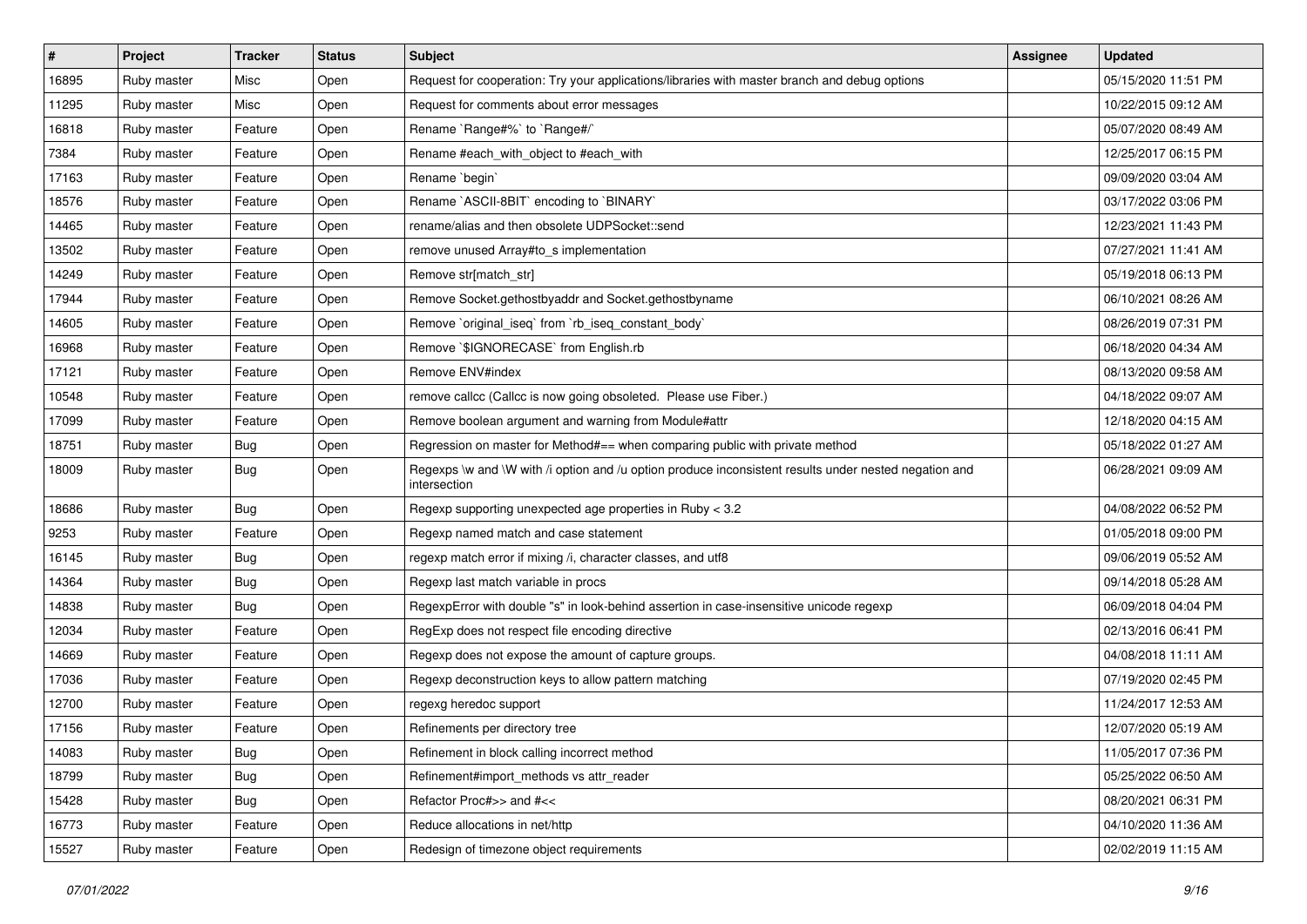| $\vert$ # | Project     | <b>Tracker</b> | <b>Status</b> | <b>Subject</b>                                                                                                  | <b>Assignee</b> | <b>Updated</b>      |
|-----------|-------------|----------------|---------------|-----------------------------------------------------------------------------------------------------------------|-----------------|---------------------|
| 14125     | Ruby master | Feature        | Open          | Readline Module (STDLIB): Add support for ^O emacs keybinding?                                                  |                 | 08/25/2019 08:48 PM |
| 6047      | Ruby master | Feature        | Assigned      | read_all: Grow buffer exponentially in generic case                                                             |                 | 09/13/2015 03:19 AM |
| 18456     | Ruby master | <b>Bug</b>     | Open          | rdoc non-determinism: module includes can be added once or twice to generated .ri                               |                 | 01/01/2022 11:16 PM |
| 16373     | Ruby master | Feature        | Open          | RDoc for some of the Kernel methods cannot be found in Kernel module                                            |                 | 05/29/2020 09:29 PM |
| 17053     | Ruby master | Misc           | Open          | RDoc for Hash Keys                                                                                              |                 | 07/28/2020 01:21 AM |
| 18472     | Ruby master | <b>Bug</b>     | Open          | rb_w32_map_errno is not found on Ruby-3.1.0                                                                     |                 | 01/13/2022 09:59 AM |
| 18492     | Ruby master | <b>Bug</b>     | Open          | rb_rescue2` inside `rb_protect` segfaults on Windows                                                            |                 | 01/14/2022 03:17 PM |
| 12731     | Ruby master | Feature        | Open          | rb_path_to_class should call custom const_defined? methods (take 2)                                             |                 | 07/25/2019 06:13 PM |
| 18257     | Ruby master | Bug            | Open          | rb_mRubyVMFrozenCore is broken by GC run                                                                        |                 | 02/10/2022 12:36 PM |
| 16742     | Ruby master | Feature        | Open          | RbConfig.windows? and RbConfig.host_os                                                                          |                 | 04/11/2020 02:00 PM |
| 18473     | Ruby master | <b>Bug</b>     | Open          | Raw data in Socket::Option#inspect on Amazon Linux 2                                                            |                 | 01/11/2022 02:13 PM |
| 10332     | Ruby master | Feature        | Open          | Rational literal for mixed fractions                                                                            |                 | 10/06/2014 02:55 PM |
| 18368     | Ruby master | Feature        | Open          | Range#step semantics for non-Numeric ranges                                                                     |                 | 02/02/2022 03:42 PM |
| 17924     | Ruby master | Feature        | Open          | Range#infinite?                                                                                                 |                 | 07/08/2021 11:58 PM |
| 18580     | Ruby master | <b>Bug</b>     | Open          | Range#include? inconsistency for beginless String ranges                                                        |                 | 03/09/2022 10:22 PM |
| 18463     | Ruby master | Feature        | Open          | Random number generation with xoshiro                                                                           |                 | 02/13/2022 09:12 AM |
| 16031     | Ruby master | Feature        | Open          | Raise ArgumentError when creating Time objects with invalid day of month, instead of rolling into next<br>month |                 | 06/20/2020 04:23 AM |
| 18760     | Ruby master | <b>Bug</b>     | Open          | Ractors vs "skynet" microbenchmark                                                                              |                 | 05/02/2022 11:36 PM |
| 18816     | Ruby master | <b>Bug</b>     | Open          | Ractor segfaulting MacOS 12.4 (aarch64 / M1 processor)                                                          |                 | 06/13/2022 01:46 PM |
| 17298     | Ruby master | Feature        | Open          | Ractor's basket communication APIs                                                                              |                 | 11/13/2020 04:16 PM |
| 17286     | Ruby master | Feature        | Open          | Ractor.new' should accept 'move: true'                                                                          |                 | 11/08/2020 03:01 AM |
| 18127     | Ruby master | Feature        | Open          | Ractor-local version of Singleton                                                                               |                 | 11/09/2021 02:45 PM |
| 17506     | Ruby master | <b>Bug</b>     | Open          | Ractor isolation broken by ThreadGroup                                                                          |                 | 01/03/2021 08:05 PM |
| 18129     | Ruby master | <b>Bug</b>     | Open          | Ractor-incompatible global variables can be accessed through alias                                              |                 | 08/23/2021 10:08 PM |
| 17180     | Ruby master | <b>Bug</b>     | Open          | Ractor and constant referencing                                                                                 |                 | 09/20/2020 05:43 PM |
| 18814     | Ruby master | Feature        | Open          | Ractor: add method to query incoming message queue size                                                         |                 | 06/30/2022 10:58 AM |
| 18782     | Ruby master | Bug            | Open          | Race conditions in autoload when loading the same feature with multiple threads.                                |                 | 05/18/2022 09:22 PM |
| 9145      | Ruby master | Feature        | Open          | Queue#pop(true) return nil if empty instead of raising ThreadError                                              |                 | 01/01/2018 07:41 PM |
| 17357     | Ruby master | Feature        | Open          | Queue#pop` should have a block form for closed queues                                                           |                 | 01/12/2021 07:32 AM |
| 17146     | Ruby master | <b>Bug</b>     | Open          | Queue operations are allowed after it is frozen                                                                 |                 | 10/20/2021 08:32 PM |
| 18420     | Ruby master | Misc           | Open          | Question about how to handle IO.pipe reader and writer when forking                                             |                 | 12/22/2021 12:04 AM |
| 17774     | Ruby master | Bug            | Open          | Quantified empty group causes regex to fail                                                                     |                 | 10/13/2021 04:43 PM |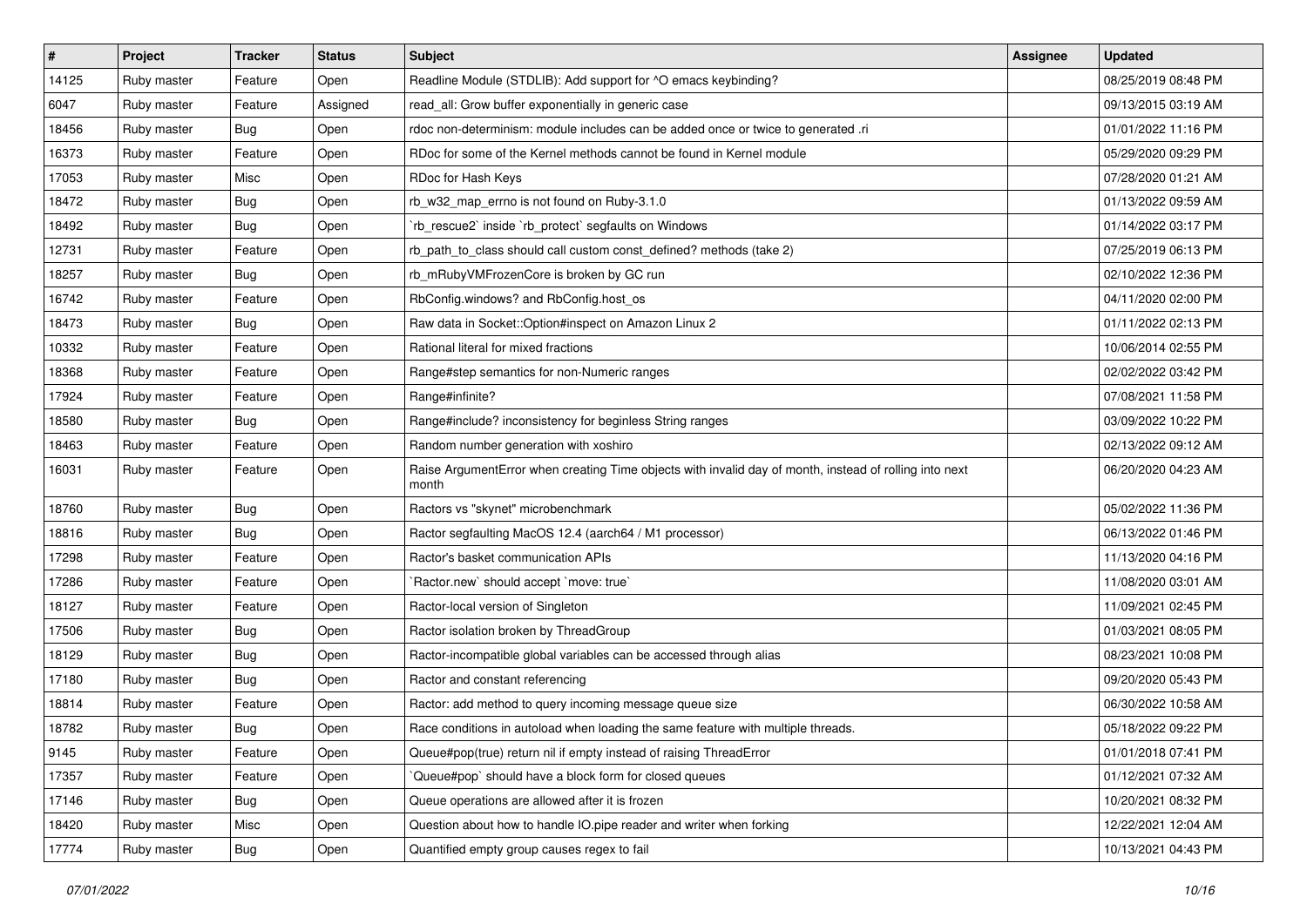| $\vert$ # | Project     | <b>Tracker</b> | <b>Status</b> | <b>Subject</b>                                                                                                                                            | Assignee | <b>Updated</b>      |
|-----------|-------------|----------------|---------------|-----------------------------------------------------------------------------------------------------------------------------------------------------------|----------|---------------------|
| 11923     | Ruby master | Feature        | Open          | Put Struct accessors into separate module to allow redefining them in Struct.new's block                                                                  |          | 05/17/2016 06:37 AM |
| 13026     | Ruby master | Feature        | Open          | Public singleton methods                                                                                                                                  |          | 02/22/2017 06:53 PM |
| 15338     | Ruby master | Feature        | Open          | Provide way for C extensions to query if global variable is defined                                                                                       |          | 11/25/2018 09:32 AM |
| 10882     | Ruby master | Feature        | Open          | Provide Levenshtein distance implementation as part of stdlib                                                                                             |          | 02/26/2015 03:56 PM |
| 17758     | Ruby master | Feature        | Open          | Provide Hash#count for performance improvement                                                                                                            |          | 03/28/2021 06:39 PM |
| 15017     | Ruby master | Feature        | Open          | Provide extended information about Signal                                                                                                                 |          | 08/22/2018 05:42 AM |
| 10391     | Ruby master | Feature        | Open          | Provide %eISO-8859-1'string \xAA literal' string literals with explicit encoding                                                                          |          | 10/28/2014 10:27 AM |
| 17004     | Ruby master | Feature        | Open          | Provide a way for methods to omit their return value                                                                                                      |          | 07/20/2020 05:44 AM |
| 14938     | Ruby master | Feature        | Open          | Provide API to get same result as ruby -wc                                                                                                                |          | 08/06/2018 06:27 PM |
| 16001     | Ruby master | Feature        | Open          | Provide an alias to Kernel#caller_locations(1,1) and Kernel#caller(1,1)                                                                                   |          | 09/04/2019 02:31 PM |
| 13804     | Ruby master | Misc           | Open          | Protected methods cannot be overridden                                                                                                                    |          | 08/10/2017 09:41 PM |
| 15811     | Ruby master | Feature        | Open          | Propsing new method for comparing equality of 2 (float) numbers relatively                                                                                |          | 07/29/2019 04:40 PM |
| 18462     | Ruby master | Feature        | Open          | Proposal to merge WASI based WebAssembly support                                                                                                          |          | 03/24/2022 03:05 AM |
| 18410     | Ruby master | Feature        | Open          | Proposal to make inspect include underscores on numerics                                                                                                  |          | 12/16/2021 09:07 AM |
| 16287     | Ruby master | Feature        | Open          | Proposal to add .second and .third in particular to class Array                                                                                           |          | 10/31/2019 01:47 PM |
| 14869     | Ruby master | Feature        | Open          | Proposal to add Hash#===                                                                                                                                  |          | 08/09/2018 04:03 AM |
| 14916     | Ruby master | Feature        | Open          | Proposal to add Array#===                                                                                                                                 |          | 08/09/2018 04:06 AM |
| 12843     | Ruby master | Feature        | Open          | Proposal to add a new method to class File in order to determine the name of the file without any suffix                                                  |          | 10/17/2016 08:56 AM |
| 15879     | Ruby master | Feature        | Open          | Proposal: Time#to i accepts : unit keyword                                                                                                                |          | 07/29/2019 07:32 AM |
| 18357     | Ruby master | Feature        | Open          | Proposal: stop raising when block passed to IO#each_* closes the IO                                                                                       |          | 11/22/2021 09:03 PM |
| 12125     | Ruby master | Feature        | Open          | Proposal: Shorthand operator for Object#method                                                                                                            |          | 01/07/2022 06:23 PM |
| 16273     | Ruby master | Feature        | Open          | Proposal: Shorthand operator for "#instance_method"                                                                                                       |          | 01/14/2020 12:24 PM |
| 16341     | Ruby master | Feature        | Open          | Proposal: Set#to_proc and Hash#to_proc                                                                                                                    |          | 11/12/2019 08:12 PM |
| 17786     | Ruby master | Feature        | Open          | Proposal: new "ends" keyword                                                                                                                              |          | 04/11/2021 01:40 AM |
| 15580     | Ruby master | Feature        | Open          | Proposal: method addition to class String called .indices (String#indices)                                                                                |          | 07/29/2020 01:54 AM |
| 11868     | Ruby master | Feature        | Open          | Proposal for RubyVM::InstructionSequence.compile to return an object containing the syntax error<br>information currently written to STDERR               |          | 04/21/2016 05:49 AM |
| 11815     | Ruby master | Feature        | Open          | Proposal for method `Array#difference`                                                                                                                    |          | 07/20/2020 11:34 PM |
| 11361     | Ruby master | Feature        | Open          | proposal for easy method to nil-guard for generated variable name.                                                                                        |          | 02/21/2016 12:01 PM |
| 18150     | Ruby master | Misc           | Open          | Proposal: Deprecate leading zero syntax to declare octals, since it's extremely confusing (and Python 3<br>removed it too)                                |          | 09/04/2021 03:21 AM |
| 18841     | Ruby master | Feature        | Open          | Proposal: autoload_relative                                                                                                                               |          | 06/19/2022 11:22 PM |
| 17579     | Ruby master | Feature        | Open          | [Proposal] A suggestion for newline-separated shorthand notation, for the creation of Arrays containing<br>strings that may contain '' (space) characters |          | 01/25/2021 04:33 PM |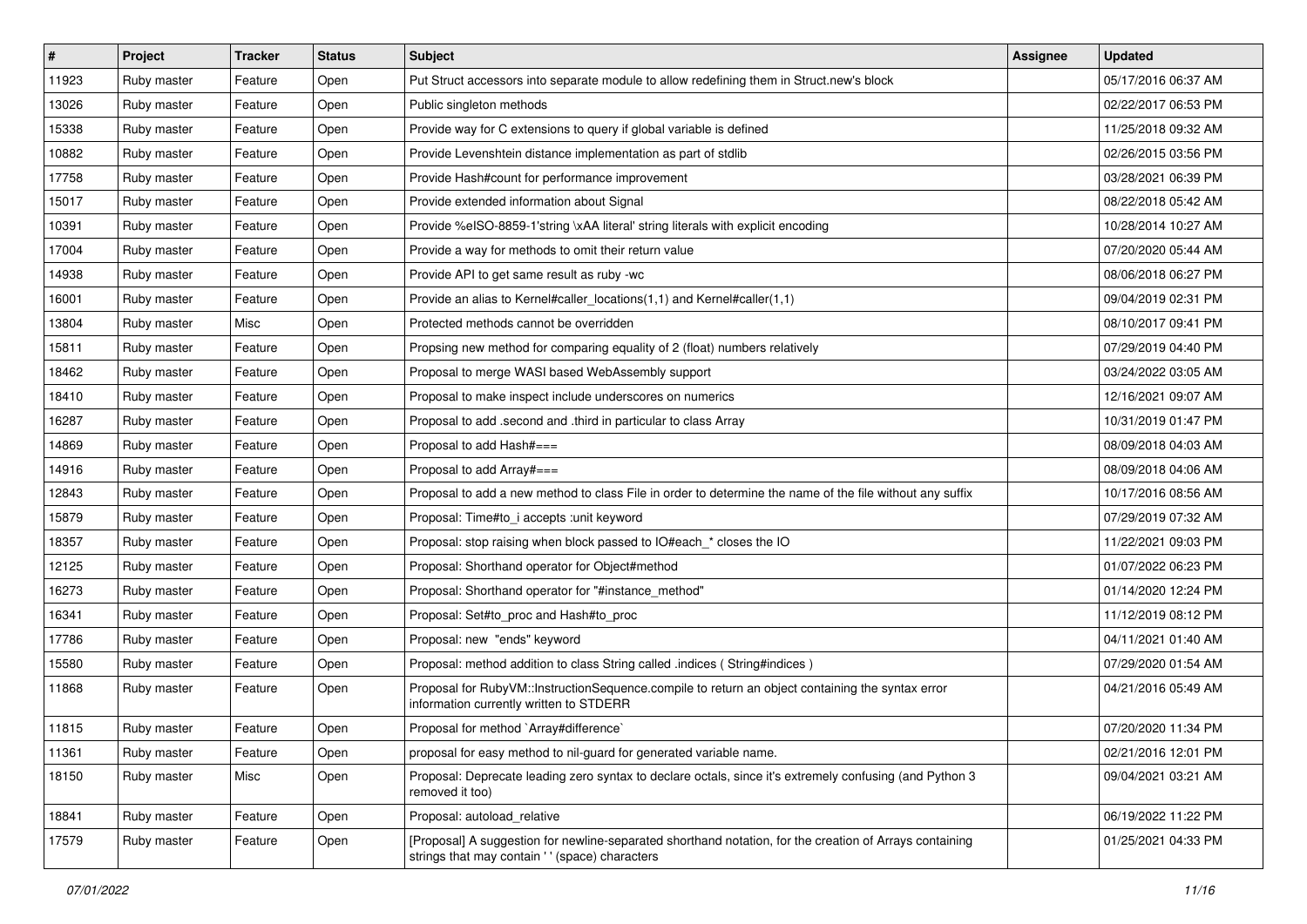| $\vert$ # | Project     | <b>Tracker</b> | <b>Status</b> | <b>Subject</b>                                                                                                     | <b>Assignee</b> | <b>Updated</b>      |
|-----------|-------------|----------------|---------------|--------------------------------------------------------------------------------------------------------------------|-----------------|---------------------|
| 15864     | Ruby master | Feature        | Open          | Proposal: Add methods to determine if it is an infinite range                                                      |                 | 08/22/2019 07:36 AM |
| 10215     | Ruby master | Feature        | Open          | prohibit subclassing for classes without allocator in Ruby                                                         |                 | 09/08/2014 07:29 AM |
| 15302     | Ruby master | Feature        | Open          | Proc#with and Proc#by, for partial function application and currying                                               |                 | 11/23/2018 10:16 AM |
| 7082      | Ruby master | Feature        | Open          | Process.kill 0 in windows can return spurious success                                                              |                 | 12/25/2017 06:15 PM |
| 8786      | Ruby master | Feature        | Open          | Process.clock_gettime(:realtime)                                                                                   |                 | 08/15/2013 10:33 PM |
| 15477     | Ruby master | Feature        | Open          | Proc#arity returns -1 for composed lambda Procs of known arguments                                                 |                 | 03/15/2019 12:39 PM |
| 16752     | Ruby master | Feature        | Open          | :private param for const set                                                                                       |                 | 04/03/2020 12:35 AM |
| 17647     | Ruby master | Feature        | Open          | Print register `r11` on 32-bit ARM Linux                                                                           |                 | 04/30/2021 11:22 AM |
| 18360     | Ruby master | Feature        | Open          | <b>PrettyPrint enhancements</b>                                                                                    |                 | 11/24/2021 12:15 AM |
| 16816     | Ruby master | Feature        | Open          | Prematurely terminated Enumerator should stay terminated                                                           |                 | 04/09/2021 09:24 PM |
| 17565     | Ruby master | Misc           | Open          | Prefer use of access(2) in rb_file_load_ok() to check for existence of require'd files                             |                 | 01/21/2021 08:52 PM |
| 16487     | Ruby master | Misc           | Open          | Potential for SIMD usage in ruby-core                                                                              |                 | 01/16/2020 05:25 AM |
| 10343     | Ruby master | Feature        | Open          | Postfix notations for 'when' and 'else' inside 'case' statement                                                    |                 | 10/08/2014 05:25 PM |
| 11446     | Ruby master | Feature        | Open          | Possible work around for the requirement to supplying arguments like this: .map(&:method, <arguments>)</arguments> |                 | 08/14/2015 04:40 PM |
| 11630     | Ruby master | Feature        | Open          | possibility to serialize Proc or Lambda                                                                            |                 | 11/23/2015 01:34 PM |
| 11700     | Ruby master | Feature        | Open          | positive flags for reverse lookup to socket                                                                        |                 | 11/17/2015 02:48 AM |
| 17586     | Ruby master | Misc           | Open          | Please run Windows CI in all std-lib repos                                                                         |                 | 01/28/2021 02:34 PM |
| 9853      | Ruby master | Feature        | Open          | Please consider quoted generation of hash like in %h( foo bar bee blaa )                                           |                 | 05/19/2014 04:43 PM |
| 10308     | Ruby master | Feature        | Open          | Pipes in Ruby                                                                                                      |                 | 09/30/2014 11:21 PM |
| 14392     | Ruby master | Feature        | Open          | Pipe operator                                                                                                      |                 | 12/13/2018 09:51 AM |
| 11100     | Ruby master | Feature        | Open          | Permit multiple captures with String[Regexp, ]                                                                     |                 | 01/24/2016 08:42 AM |
| 15172     | Ruby master | Feature        | Open          | Performance: create method(s) to mimic __builtin_ctz compiler directive functionality                              |                 | 12/28/2018 05:11 PM |
| 14574     | Ruby master | Feature        | Open          | percent literals and binary encoding strings                                                                       |                 | 03/04/2018 07:38 AM |
| 18384     | Ruby master | Feature        | Open          | Pattern Match Object                                                                                               |                 | 05/07/2022 06:01 PM |
| 16370     | Ruby master | Feature        | Open          | Pattern matching with variable assignment (the priority of `in` operator)                                          |                 | 11/27/2019 01:55 PM |
| 17925     | Ruby master | <b>Bug</b>     | Open          | Pattern matching syntax using semicolon one-line                                                                   |                 | 06/04/2021 03:08 PM |
| 18583     | Ruby master | Feature        | Open          | Pattern-matching: API for custom unpacking strategies?                                                             |                 | 03/17/2022 01:10 PM |
| 14715     | Ruby master | Feature        | Open          | Pathname#== should compare by #realpath instead of #to_s                                                           |                 | 08/26/2019 07:38 PM |
| 10370     | Ruby master | Feature        | Open          | [PATCH] We don't need to check whether rb block call exists                                                        |                 | 01/29/2019 06:46 PM |
| 11634     | Ruby master | Feature        | Open          | [PATCH] variable.c (rb_global_tbl): convert to id_table                                                            |                 | 10/29/2015 08:11 PM |
| 15350     | Ruby master | Feature        | Open          | [PATCH] thread_sync.c (queue_sleep): remove deadlock checking                                                      |                 | 12/05/2018 08:42 AM |
| 14851     | Ruby master | Feature        | Open          | [PATCH] thread pthread.c: remove non-sleepy timer thread implementation                                            |                 | 07/19/2021 05:23 AM |
| 13514     | Ruby master | Feature        | Open          | [PATCH] thread_pthread.c (native_sleep): preserve old unblock function                                             |                 | 07/27/2021 11:41 AM |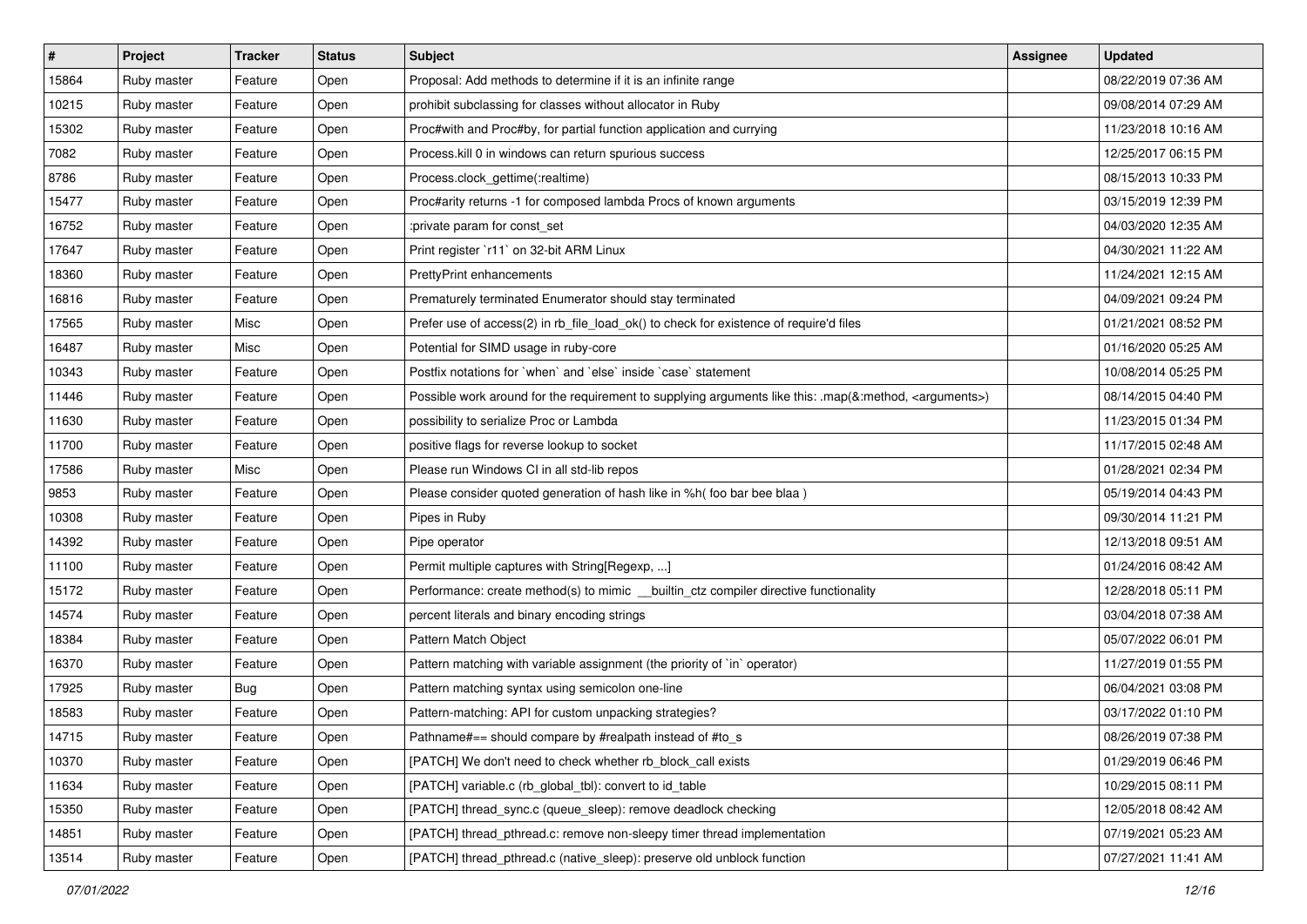| $\vert$ # | Project     | <b>Tracker</b> | <b>Status</b> | <b>Subject</b>                                                                           | <b>Assignee</b> | <b>Updated</b>      |
|-----------|-------------|----------------|---------------|------------------------------------------------------------------------------------------|-----------------|---------------------|
| 15310     | Ruby master | <b>Bug</b>     | Open          | [PATCH] thread_pthread.c: close race from UBF_TIMER and non-GVL-releasing thread         |                 | 11/20/2018 12:50 AM |
| 14759     | Ruby master | Feature        | Open          | [PATCH] set M_ARENA_MAX for glibc malloc                                                 |                 | 03/15/2019 06:54 AM |
| 14153     | Ruby master | Feature        | Open          | [PATCH] resurrection of # -*- warn_past_scope: true -*-                                  |                 | 12/26/2017 08:53 AM |
| 13245     | Ruby master | Feature        | Open          | [PATCH] reject inter-thread TLS modification                                             |                 | 09/12/2017 12:54 PM |
| 11796     | Ruby master | Feature        | Open          | [PATCH] Refactor reduce call get_stat()                                                  |                 | 12/09/2015 02:33 PM |
| 11431     | Ruby master | Feature        | Open          | [PATCH] rb_parser_compile_*: remove volatile arg                                         |                 | 07/27/2021 07:27 AM |
| 13103     | Ruby master | Feature        | Open          | [PATCH] random.c: use "__NR_" syscall prefix on Linux (instead of "SYS_")                |                 | 01/11/2017 10:51 PM |
| 13719     | Ruby master | Feature        | Open          | [PATCH] net/http: allow existing socket arg for Net::HTTP.start                          |                 | 09/12/2020 09:45 PM |
| 11786     | Ruby master | Feature        | Open          | [PATCH] micro-optimize case dispatch even harder                                         |                 | 12/09/2015 09:58 AM |
| 10225     | Ruby master | Feature        | Open          | [PATCH] *math.c: New method Math.normcdf                                                 |                 | 01/05/2018 09:01 PM |
| 11273     | Ruby master | Feature        | Open          | [PATCH] Make it possible to `load` from a FIFO file                                      |                 | 07/23/2019 05:45 PM |
| 15006     | Ruby master | Feature        | Open          | [PATCH] io.c: use copy_file_range with every types of files                              |                 | 08/21/2018 07:52 PM |
| 15386     | Ruby master | <b>Bug</b>     | Open          | [PATCH] io.c (rb_io_check_char_readable): do not io_fflush buffered sockets              |                 | 12/06/2018 11:38 AM |
| 13095     | Ruby master | Feature        | Open          | [PATCH] io.c (rb_f_syscall): remove deprecation notice                                   |                 | 03/26/2017 06:21 AM |
| 14955     | Ruby master | Feature        | Open          | [PATCH] gc.c: use MADV_FREE to release most of the heap page body                        |                 | 08/14/2018 03:04 AM |
| 14177     | Ruby master | Feature        | Open          | PATCH: File::Stat#dev on Windows                                                         |                 | 12/25/2017 06:15 PM |
| 12017     | Ruby master | Feature        | Open          | [PATCH] dedupe string keys from Marshal.load                                             |                 | 01/25/2016 09:02 AM |
| 8566      | Ruby master | Feature        | Open          | [PATCH] Allow to configure additional preludes                                           |                 | 12/10/2014 01:13 PM |
| 10552     | Ruby master | Feature        | Open          | [PATCH] Add Enumerable#frequencies and Enumerable#relative_frequencies                   |                 | 11/30/2014 11:56 AM |
| 10927     | Ruby master | Feature        | Open          | [PATCH] Add default empty string to string replacements                                  |                 | 03/04/2015 10:49 AM |
| 11315     | Ruby master | Feature        | Open          | [PATCH] Add Array#^ for parity with other set-like operations.                           |                 | 06/29/2015 05:05 AM |
| 10726     | Ruby master | Feature        | Open          | [PATCH 4/4] * New methods: Set#power                                                     |                 | 01/28/2015 07:48 AM |
| 10386     | Ruby master | Feature        | Open          | [PATCH 3/3] There is little possibility of using m_sqrt at complex.c                     |                 | 11/10/2014 11:10 PM |
| 10505     | Ruby master | Feature        | Open          | [PATCH 2/n] DDDDDDDD./Object#eql? with block. (ja/en)                                    |                 | 11/13/2014 05:52 PM |
| 10791     | Ruby master | Misc           | Assigned      | [PATCH 1/1] Remove unnecessary passing value from doc for Observable                     |                 | 08/10/2018 10:51 AM |
| 10474     | Ruby master | Feature        | Open          | [PATCH 1/1] Refactoring math.c (Combined some macros into one macro)                     |                 | 11/10/2014 10:29 PM |
| 10318     | Ruby master | Feature        | Open          | [PATCH 0/n] Let underscore be positionally matched arg to omit binding obvious variable. |                 | 12/10/2020 08:53 AM |
| 10455     | Ruby master | Feature        | Open          | [PATCH 0/n] Combine interface for creating new matrix                                    |                 | 10/29/2014 10:17 PM |
| 10378     | Ruby master | Feature        | Open          | [PATCH $0/3$ ] It's better $(1 + 0i)$ .real? return true                                 |                 | 01/05/2018 09:01 PM |
| 17576     | Ruby master | Feature        | Open          | Partial Functions (procs, lambdas)                                                       |                 | 01/24/2021 07:58 PM |
| 16113     | Ruby master | Feature        | Open          | Partial application                                                                      |                 | 03/02/2021 02:00 PM |
| 15734     | Ruby master | Feature        | Open          | Parsing of shorthand IPv4 addresses compatible with inet aton                            |                 | 03/28/2019 05:50 PM |
| 18883     | Ruby master | Bug            | Open          | parse.y: trailing comma cannot coexist with star                                         |                 | 06/28/2022 07:25 AM |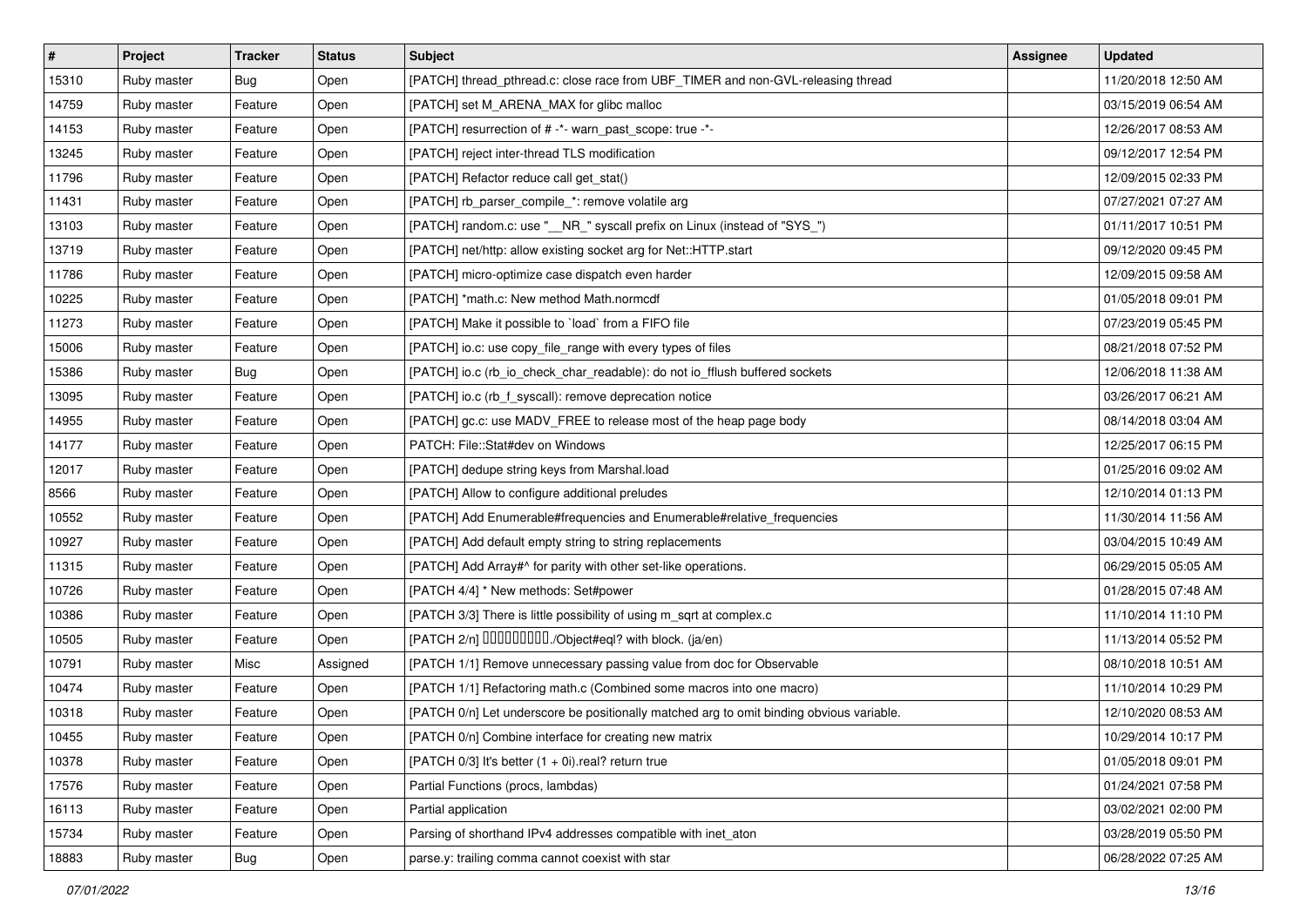| #     | Project     | <b>Tracker</b> | <b>Status</b> | <b>Subject</b>                                                                         | <b>Assignee</b> | <b>Updated</b>      |
|-------|-------------|----------------|---------------|----------------------------------------------------------------------------------------|-----------------|---------------------|
| 18878 | Ruby master | Bug            | Open          | parse.y: Foo::Bar {} is inconsistently rejected                                        |                 | 06/28/2022 03:38 AM |
| 18242 | Ruby master | Feature        | Open          | Parser makes multiple assignment sad in confusing way                                  |                 | 10/09/2021 07:58 AM |
| 14785 | Ruby master | Feature        | Open          | Parse guard statements like regular conditionals                                       |                 | 05/25/2018 05:46 AM |
| 12094 | Ruby master | Feature        | Open          | parameterized property assignment: $o.prop(arg) = 1$                                   |                 | 03/17/2016 07:05 AM |
| 18731 | Ruby master | Bug            | Open          | Parallel test-all sometimes does not run at all some tests                             |                 | 04/23/2022 12:58 PM |
| 15945 | Ruby master | Feature        | Open          | Option to truncate in `String#ljust`, `String#rjust`, and `String#center`              |                 | 06/20/2019 02:39 PM |
| 18783 | Ruby master | Bug            | Open          | OptionParser should recognize "-" as an optional argument                              |                 | 05/19/2022 12:15 AM |
| 15724 | Ruby master | Feature        | Open          | Optionally suppress output from IRB for assignment expressions                         |                 | 03/27/2019 08:43 PM |
| 16431 | Ruby master | Feature        | Open          | Optionally load did_you_mean (and RubyGems)                                            |                 | 12/18/2019 07:19 PM |
| 17115 | Ruby master | Feature        | Open          | Optimize String#casecmp? for ASCII strings                                             |                 | 08/15/2020 03:48 AM |
| 12755 | Ruby master | Feature        | Open          | optimize instruction sequence                                                          |                 | 09/12/2016 07:05 AM |
| 16600 | Ruby master | Feature        | Open          | Optimized opcodes for frozen arrays and hashes literals                                |                 | 01/30/2020 09:51 AM |
| 15721 | Ruby master | Feature        | Open          | optimize comparison of special const                                                   |                 | 03/22/2019 06:25 AM |
| 9667  | Ruby master | Feature        | Open          | Optimization of FILE and dir                                                           |                 | 03/25/2014 04:48 AM |
| 16049 | Ruby master | Feature        | Open          | optimization for frozen dynamic string literals "#{exp}".dup and +"#{exp}"             |                 | 08/14/2019 04:30 PM |
| 12403 | Ruby master | Feature        | Open          | Optimise Regexp#match?                                                                 |                 | 05/24/2016 05:54 AM |
| 12869 | Ruby master | Feature        | Open          | open-uri's open rejects `BOM' in encoding                                              |                 | 10/25/2016 05:06 AM |
| 8544  | Ruby master | Feature        | Open          | OpenURI should open 'file://' URIs                                                     |                 | 12/12/2015 04:30 PM |
| 15225 | Ruby master | Feature        | Open          | OpenStruct: Recursively converting child Hash objects to OpenStruct objects.           |                 | 01/03/2021 02:30 AM |
| 14555 | Ruby master | Feature        | Open          | OpenStruct performance doesn't have to be slow                                         |                 | 02/27/2018 12:59 AM |
| 11582 | Ruby master | Bug            | Open          | On Solaris, Rational#** returns -Infinity for Rational(0) when passed a negative Float |                 | 10/13/2015 03:12 AM |
| 17316 | Ruby master | Feature        | Open          | On memoization                                                                         |                 | 05/13/2022 11:32 AM |
| 15463 | Ruby master | Feature        | Open          | oneshot coverage does not allow counting code lines without coverage                   |                 | 12/25/2018 12:52 PM |
| 17258 | Ruby master | Feature        | Open          | Oneshot Branch Coverage                                                                |                 | 10/09/2020 08:26 PM |
| 15936 | Ruby master | Feature        | Open          | on_error in lieu of rescue, raise                                                      |                 | 06/21/2019 07:05 PM |
| 12523 | Ruby master | Feature        | Open          | `Object#values_at`                                                                     |                 | 01/05/2020 03:44 PM |
| 8614  | Ruby master | Feature        | Open          | Object#singleton_class with a block                                                    |                 | 07/12/2013 10:14 AM |
| 18776 | Ruby master | Feature        | Open          | <b>Object Shapes</b>                                                                   |                 | 05/13/2022 01:11 AM |
| 6758  | Ruby master | Feature        | Open          | Object#sequence                                                                        |                 | 12/25/2017 06:15 PM |
| 18573 | Ruby master | Feature        | Open          | Object#pack1                                                                           |                 | 02/08/2022 08:51 AM |
| 16374 | Ruby master | Feature        | Open          | Object#nullify to provide scalars with the effect similar to Enumerable#reject         |                 | 12/08/2019 02:30 AM |
| 17330 | Ruby master | Feature        | Open          | Object#non                                                                             |                 | 01/25/2021 03:54 PM |
| 8506  | Ruby master | Feature        | Open          | Object#iter_for / Object#to_iter                                                       |                 | 06/10/2013 05:21 PM |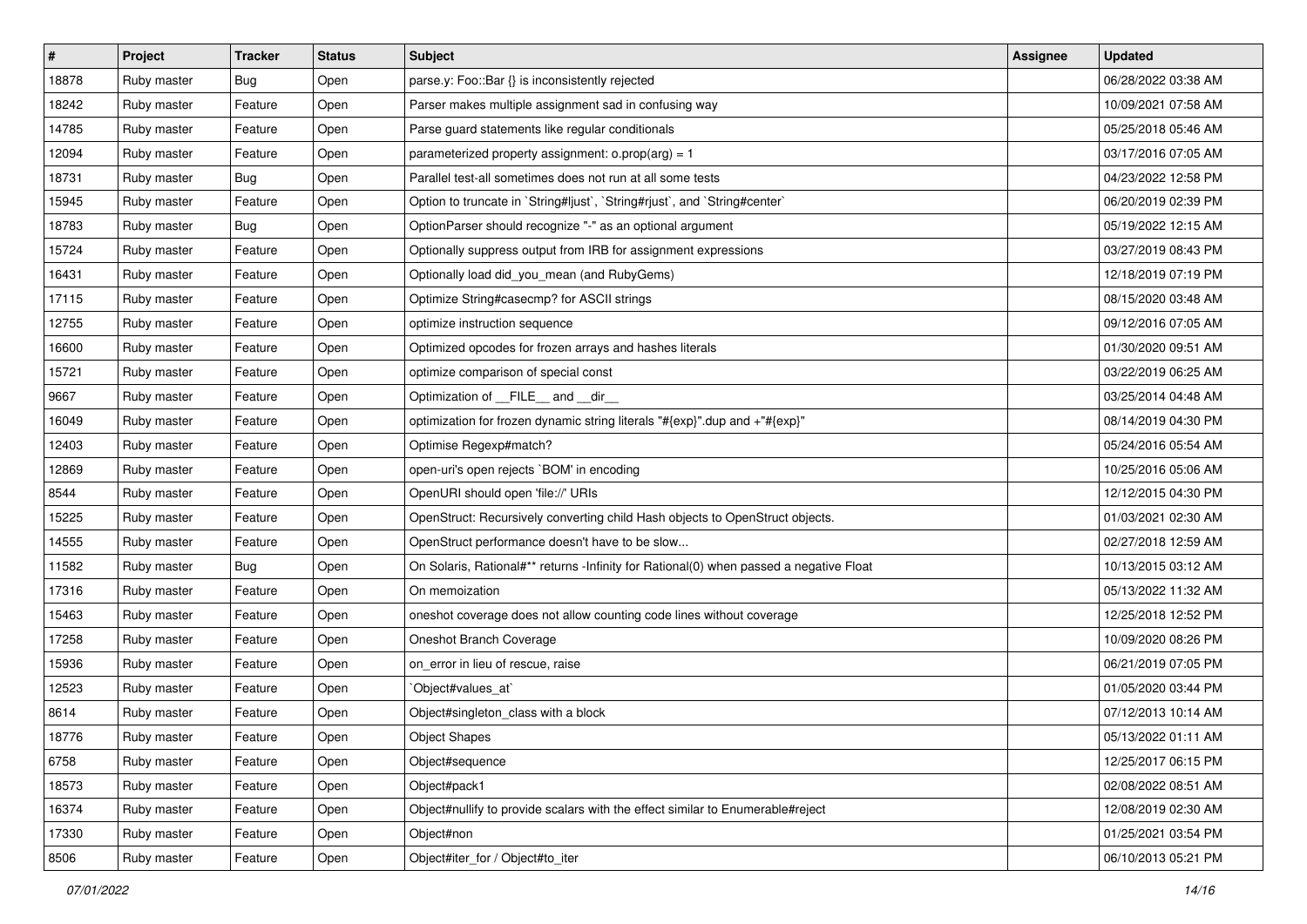| $\vert$ # | Project     | <b>Tracker</b> | <b>Status</b> | <b>Subject</b>                                                                                                                             | <b>Assignee</b> | <b>Updated</b>      |
|-----------|-------------|----------------|---------------|--------------------------------------------------------------------------------------------------------------------------------------------|-----------------|---------------------|
| 11694     | Ruby master | Feature        | Open          | Numeric#nonpositive?, nonnegative?                                                                                                         |                 | 11/16/2015 12:56 AM |
| 18837     | Ruby master | Bug            | Open          | Not possible to evaluate expression with numbered parameters in it                                                                         |                 | 06/17/2022 12:48 PM |
| 18647     | Ruby master | Feature        | Open          | Non-recursive option for iseq-targeted Tracepoints in ruby 2.6+                                                                            |                 | 03/18/2022 09:41 AM |
| 8714      | Ruby master | Feature        | Open          | Non-interpolated regular expression literal                                                                                                |                 | 08/02/2013 08:00 PM |
| 18285     | Ruby master | Feature        | Open          | NoMethodError#message uses a lot of CPU/is really expensive to call                                                                        |                 | 01/30/2022 12:45 PM |
| 18518     | Ruby master | <b>Bug</b>     | Open          | NoMemory Error $+$ [FATAL] failed to allocate memory for twice $1 <$ karge                                                                 |                 | 01/28/2022 01:40 PM |
| 13634     | Ruby master | Misc           | Open          | NilClass is lying about respond_to?(:clone)                                                                                                |                 | 06/06/2017 08:27 AM |
| 14624     | Ruby master | Feature        | Open          | #{nil} allocates a fresh empty string each time                                                                                            |                 | 04/21/2018 11:12 AM |
| 15526     | Ruby master | Feature        | Open          | New way to destruct an object hash                                                                                                         |                 | 01/14/2019 03:45 PM |
| 14951     | Ruby master | Feature        | Open          | New operator to evaluate truthy/falsy/logical equivalence                                                                                  |                 | 08/02/2018 07:16 AM |
| 14801     | Ruby master | Feature        | Open          | New method 'show stack' to show Ruby stack(s) when program is running                                                                      |                 | 06/01/2018 09:45 AM |
| 10181     | Ruby master | Feature        | Open          | New method File.openat()                                                                                                                   |                 | 10/22/2015 12:12 PM |
| 10366     | Ruby master | Feature        | Open          | New inspection form for rational                                                                                                           |                 | 10/11/2014 12:50 AM |
| 6733      | Ruby master | Feature        | Open          | New inspect framework                                                                                                                      |                 | 11/24/2021 05:06 AM |
| 14430     | Ruby master | Feature        | Open          | net/http: use Socket.tcp with connect_timeout, instead of TCPSocket.open wrapped in Timeout.timeout                                        |                 | 01/19/2021 10:01 AM |
| 11507     | Ruby master | Feature        | Open          | Net::HTTP should use TCP_CORK or TCP_NOPUSH to avoid fragmenting packets                                                                   |                 | 09/04/2015 09:47 AM |
| 16482     | Ruby master | Feature        | Open          | net/http should support TLS connection to proxies                                                                                          |                 | 01/05/2020 05:52 PM |
| 8681      | Ruby master | Feature        | Open          | Net::HTTP should set TCP_NODELAY for requests with body                                                                                    |                 | 12/23/2021 11:43 PM |
| 17166     | Ruby master | Feature        | Open          | net/http not supporting unix domain sockets                                                                                                |                 | 09/12/2020 02:51 PM |
| 10179     | Ruby master | Feature        | Open          | Net::HTTP::Get.new("https://google.com").basic_auth(user_name, password) should throw exception<br>stating the need to set use_ssl to true |                 | 09/13/2015 03:25 AM |
| 18661     | Ruby master | <b>Bug</b>     | Open          | Net::HTTP behavior changed between 2.6 and 3.1 on windows.                                                                                 |                 | 03/25/2022 01:57 PM |
| 17548     | Ruby master | Feature        | Open          | Need simple way to include symlink directories in Dir.glob                                                                                 |                 | 03/21/2022 01:35 PM |
| 10051     | Ruby master | Feature        | Open          | nbsp isn't remove with trim                                                                                                                |                 | 07/17/2014 08:02 AM |
| 10168     | Ruby master | Feature        | Open          | Native Object#inspect method should single quote strings that don't need to be double quoted                                               |                 | 01/01/2016 08:27 PM |
| 16114     | Ruby master | Misc           | Open          | Naming of "beginless range"                                                                                                                |                 | 10/08/2019 03:06 PM |
| 16703     | Ruby master | Feature        | Open          | Namespace parameter for `Module#name`                                                                                                      |                 | 03/24/2020 10:08 AM |
| 12317     | Ruby master | Feature        | Open          | Name space of a module                                                                                                                     |                 | 09/04/2016 04:59 PM |
| 18642     | Ruby master | Feature        | Open          | Named ripper fields                                                                                                                        |                 | 05/12/2022 01:37 PM |
| 18554     | Ruby master | Feature        | Open          | Move unicode_normalize to a default gem                                                                                                    |                 | 01/31/2022 05:51 PM |
| 17354     | Ruby master | <b>Bug</b>     | Open          | Module#const source location is misleading for constants awaiting autoload                                                                 |                 | 03/26/2021 05:56 PM |
| 12319     | Ruby master | Feature        | Open          | Module#const_get` does not accept symbol with nested name                                                                                  |                 | 01/04/2020 07:24 PM |
| 18478     | Ruby master | Feature        | Open          | Module#constant pairs                                                                                                                      |                 | 01/11/2022 07:55 PM |